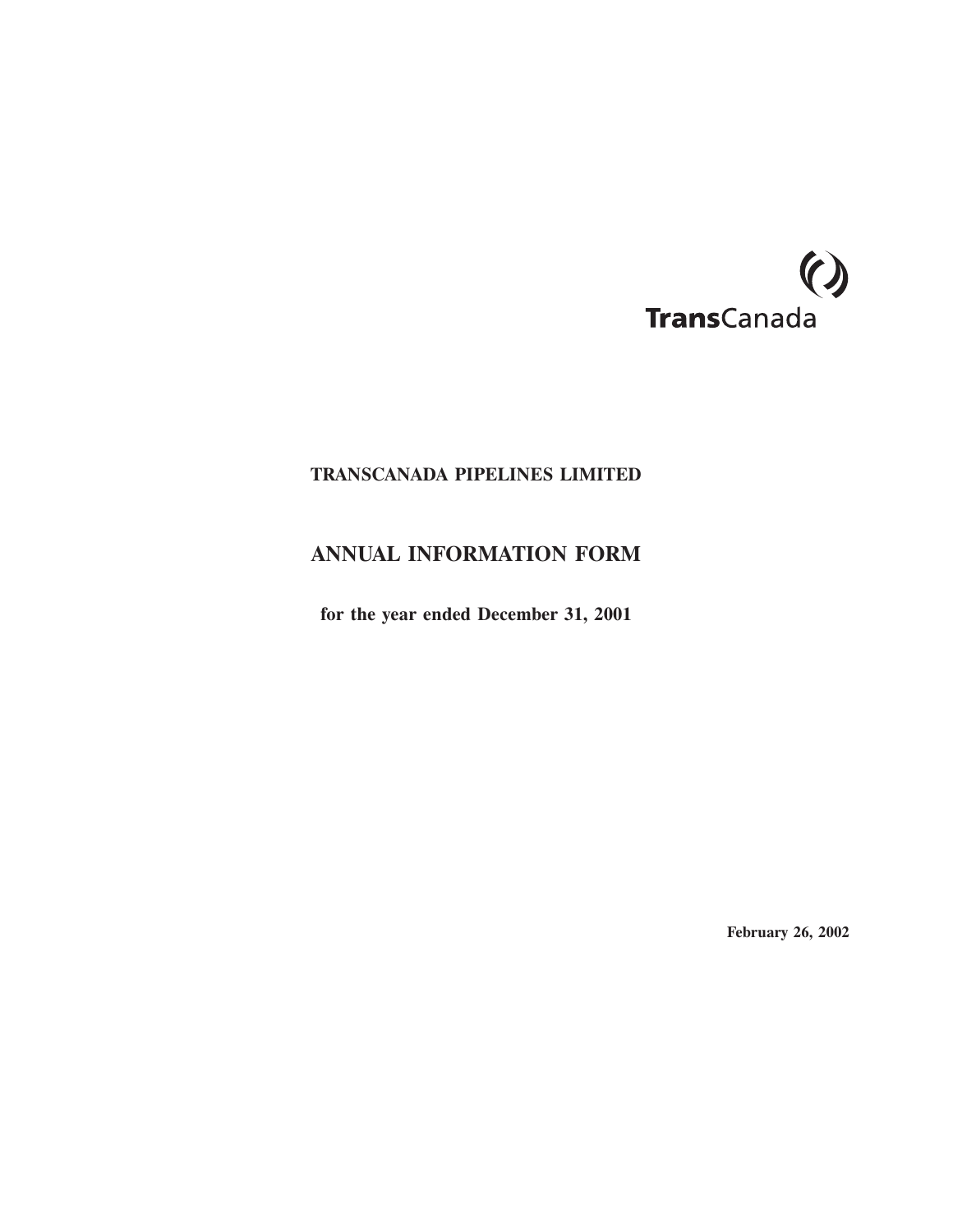# **TABLE OF CONTENTS**

|                                             | Page                     |
|---------------------------------------------|--------------------------|
|                                             | $\overline{\mathbf{ii}}$ |
|                                             | $\overline{\mathbf{u}}$  |
|                                             | $\mathbf{1}$             |
|                                             | 2                        |
|                                             | $\overline{5}$           |
|                                             | 17                       |
|                                             | 18                       |
|                                             | 18                       |
|                                             | 18                       |
| SELECTED CONSOLIDATED FINANCIAL INFORMATION | 18                       |
|                                             | 19                       |
|                                             | 20                       |
|                                             | 24                       |
|                                             | 25                       |
|                                             |                          |

# **Date of Information**

Unless otherwise noted, the information contained in this Annual Information Form is given as at December 31, 2001.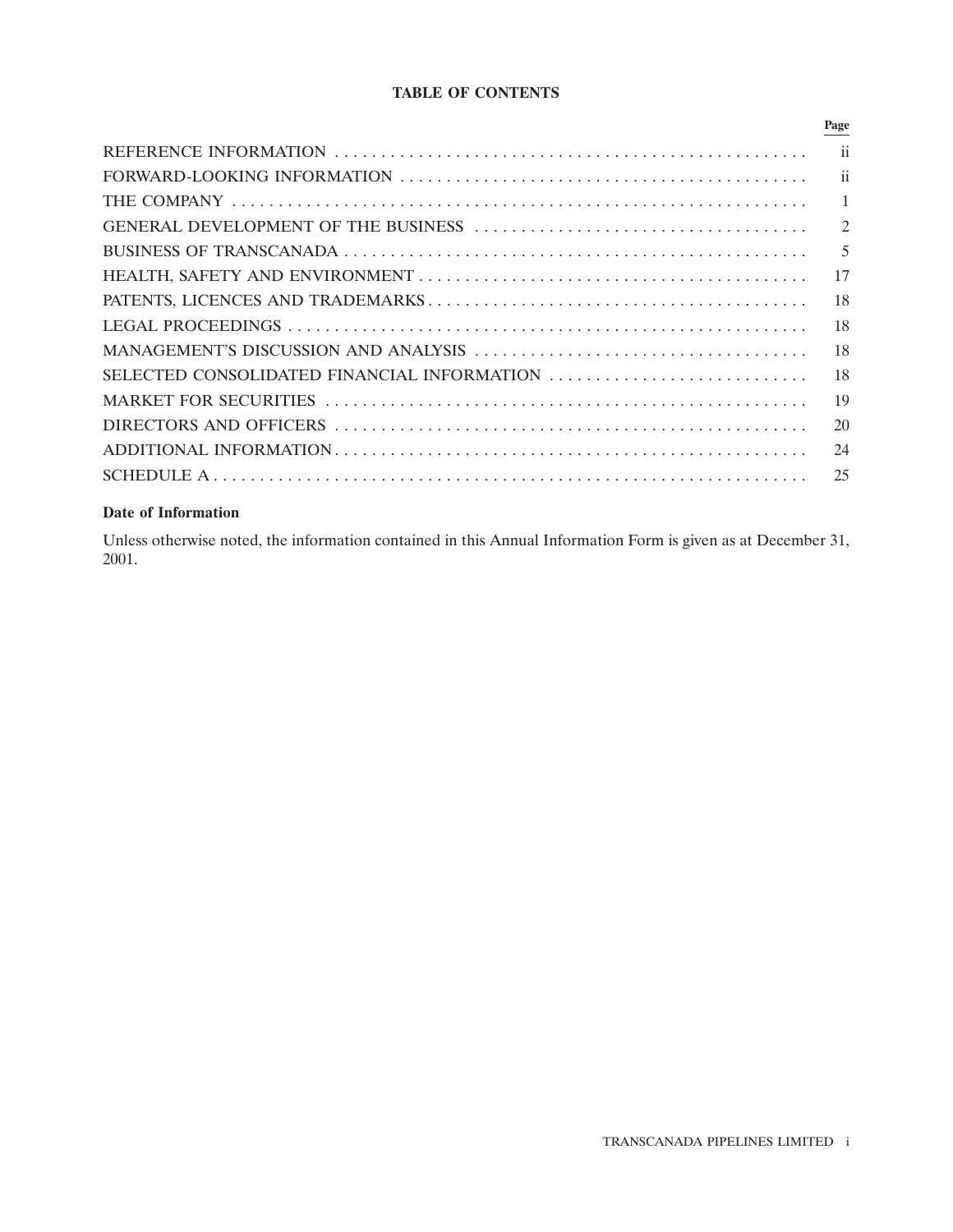#### **REFERENCE INFORMATION**

#### **Exchange Rate of the Canadian Dollar**

All dollar amounts are in Canadian dollars, except where otherwise indicated. The following table shows the high and low spot rates, the average noon spot rates and the year-end closing spot rates for the United States dollar for the past five years, each expressed in Canadian dollars, as reported by the Bank of Canada.

| <b>Year Ended December 31</b> |             |      |      |      |
|-------------------------------|-------------|------|------|------|
| 2001                          | <b>2000</b> | 1999 | 1998 | 1997 |
|                               |             |      |      |      |
|                               |             |      |      |      |
|                               |             |      |      |      |
|                               |             |      |      |      |

On February 26, 2002, the noon spot rate for the United States dollar as reported by the Bank of Canada was U.S.  $$1.00 = \text{Cdn}$ .  $$1.6110$ .

#### **Metric Conversion Table**

The conversion factors set out below are approximate factors. To convert from Metric to Imperial multiply by the factor indicated. To convert from Imperial to Metric divide by the factor indicated.

| Metric          | Imperial                                | <b>Factor</b>                        |
|-----------------|-----------------------------------------|--------------------------------------|
| Kilometres      | <b>Miles</b>                            | 0.62                                 |
| Millimetres     | Inches                                  | 0.04                                 |
| Gigajoules      | Million British thermal units ("MMBtu") | 0.95                                 |
| Cubic metres*   | Cubic feet                              | 35.3                                 |
| Kilopascals     | Pounds per square inch ("psi")          | 0.15                                 |
| Degrees Celsius | Degrees Fahrenheit                      | to convert to Fahrenheit multiply by |
|                 |                                         | 1.8, then add 32 degrees;            |
|                 |                                         | to convert to Celsius subtract 32    |
|                 |                                         | degrees, then divide by 1.8          |

\* The conversion is based on natural gas at a base pressure of 101.325 kilopascals and at a base temperature of 15° Celsius.

#### **Units of Energy and Power**

GJ = Gigajoule =  $10^9$  joules  $MW = Megawatt = 10<sup>6</sup> watts$ 

#### **FORWARD-LOOKING INFORMATION**

Certain written and oral statements made or incorporated by reference from time to time by TransCanada or its representatives in this Annual Information Form and other reports and filings made with the securities regulatory authorities, press releases, conferences or otherwise, are forward-looking and relate to, among other things, anticipated financial performance, business prospects, strategies, regulatory developments, new services, market forces, commitments and technological developments. Much of this information appears in the Management's Discussion and Analysis (''MD&A'') found in TransCanada's Annual Report to Shareholders for the year ended December 31, 2001 (the ''Annual Report''). The MD&A portion thereof is incorporated herein by reference. By its nature, such forward-looking information is subject to various risks and uncertainties, including those discussed herein, which could cause TransCanada's actual results and experience to differ materially from the anticipated results or other expectations expressed. Readers are cautioned not to place undue reliance on this forward-looking information, which is as of the date of this Annual Information Form, and TransCanada undertakes no obligation to update publicly or revise any forward-looking information, whether as a result of new information, future events or otherwise. Factors which could cause actual results or events to differ materially from current expectations include, among other things, the ability of TransCanada to successfully implement its strategic initiatives and whether such strategic initiatives will yield the expected benefits, the availability and price of energy commodities, the regulatory environment, competitive factors in the pipeline and power industry sectors, and the current and future economic conditions in North America.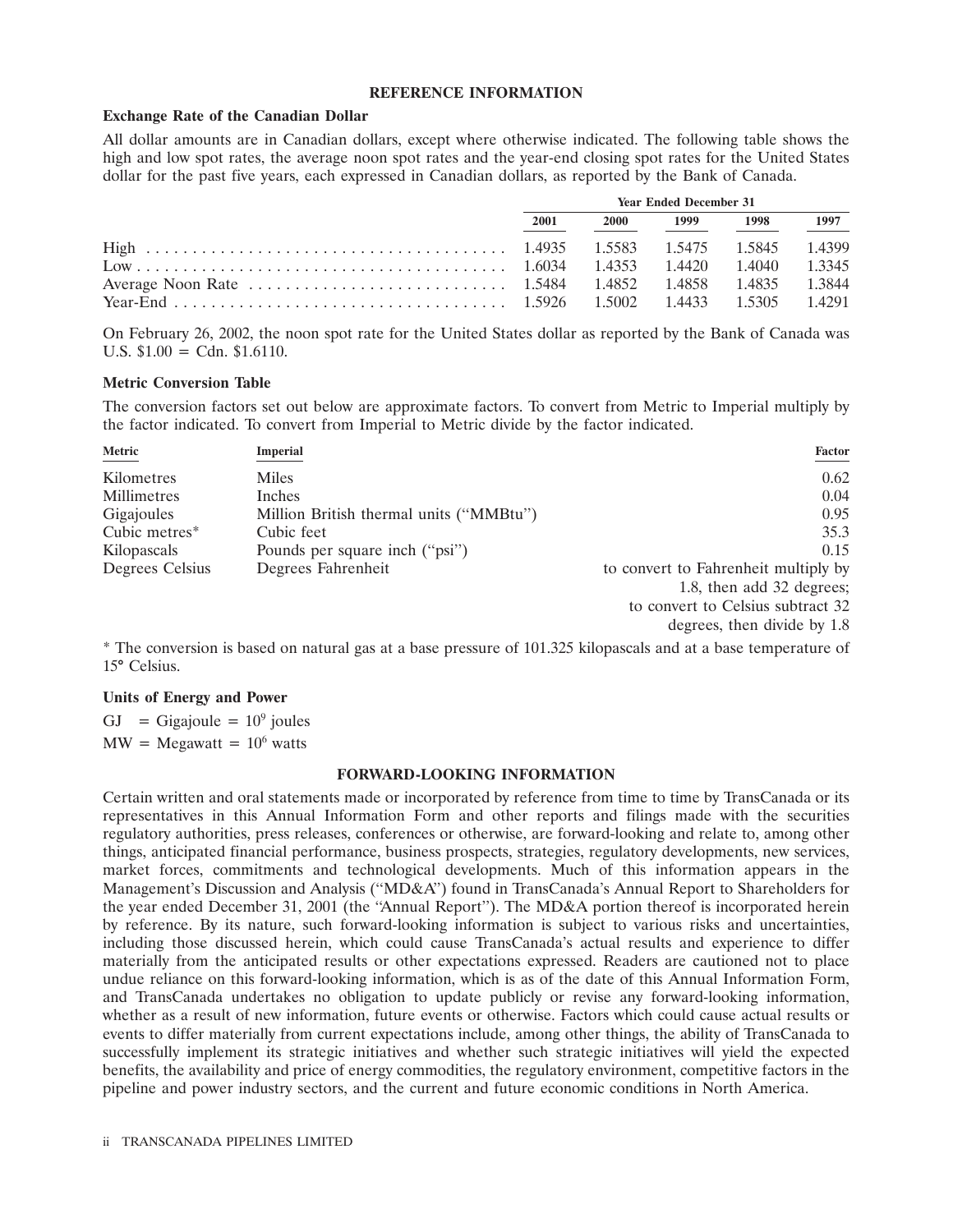# **THE COMPANY**

#### **TransCanada PipeLines Limited**

TransCanada PipeLines Limited is a Canadian public company incorporated on March 21, 1951 as Trans-Canada Pipe Lines Limited, by Special Act of Parliament of Canada. On April 19, 1972, it continued under Part 1 of the *Canada Corporations Act* by Letters Patent, which included the alteration of its capital and change of name to TransCanada PipeLines Limited (''TransCanada''). On June 1, 1979, TransCanada continued under the *Canada Business Corporations Act* (''CBCA''). After continuance under the CBCA, TransCanada has had several amendments to its Articles with respect to its authorized share capital, as well as several restatements of its Articles to consolidate the various amendments to its Articles and for the creation of certain classes of preferred shares. On July 2, 1998, a Certificate of Arrangement was issued under the CBCA in connection with the Plan of Arrangement between TransCanada and NOVA Corporation (''NOVA'') through which the companies merged and then split off the commodity chemicals business carried on by NOVA into a separate public company. On January 1, 1999, a Certificate of Amalgamation was issued in connection with TransCanada's vertical short form amalgamation with its wholly-owned subsidiary, Alberta Natural Gas Company Ltd. (''ANG''). On May 14, 1999, TransCanada amended its Articles to allow the directors to appoint up to two additional directors between annual meetings provided that such appointments would not exceed one-third of the number of directors elected at the previous annual meeting of shareholders. On January 1, 2000, a Certificate of Amalgamation was issued in connection with TransCanada's vertical short form amalgamation with its wholly-owned subsidiary, NOVA Gas International Ltd.

On April 27, 2001, TransCanada received shareholder approval to change its jurisdiction of incorporation to Alberta to facilitate an amalgamation with its wholly-owned subsidiary, NOVA Gas Transmission Ltd. TransCanada intends to proceed with the continuance and amalgamation in 2002 upon receipt of the appropriate regulatory relief.

Unless the context indicates otherwise, a reference in this Annual Information Form to ''TransCanada'' includes TransCanada PipeLines Limited and the subsidiaries through which its various business operations are conducted.

TransCanada's registered office and executive office are located at 450 - 1st Street S.W., Calgary, Alberta, T2P 5H1.

At December 31, 2001, TransCanada had approximately 2,550 employees working in Canada and the United States.

# **Subsidiaries**

A list of TransCanada's significant subsidiaries is contained in Schedule A of this Annual Information Form. The list excludes certain of TransCanada's subsidiaries whose total assets individually do not constitute more than ten percent of the consolidated assets of TransCanada as at December 31, 2001 and whose total revenues individually do not exceed ten percent of TransCanada's consolidated revenues for the year ended December 31, 2001. These excluded subsidiaries, in the aggregate, represent less than 20 percent of the consolidated assets of TransCanada as at December 31, 2001, and less than 20 percent of the consolidated revenues of TransCanada for the year ended December 31, 2001.

#### **Presentation of Information**

This Annual Information Form has been prepared to reflect the presentation of TransCanada's continuing operations and its discontinued operations as they are presented in TransCanada's audited 2001 Consolidated Financial Statements. In December 1999, TransCanada announced that it would be focusing its business activities on natural gas transmission, power, and gas marketing in Canada and the northern tier of the United States. The Board of Directors approved formal plans for disposing of certain business operations which were accounted for as discontinued operations in the audited 1999 Consolidated Financial Statements. In July 2001, the Board of Directors approved a plan to dispose of the Company's gas marketing and trading business. By December 31, 2001, TransCanada had substantially completed its formal plans of disposal.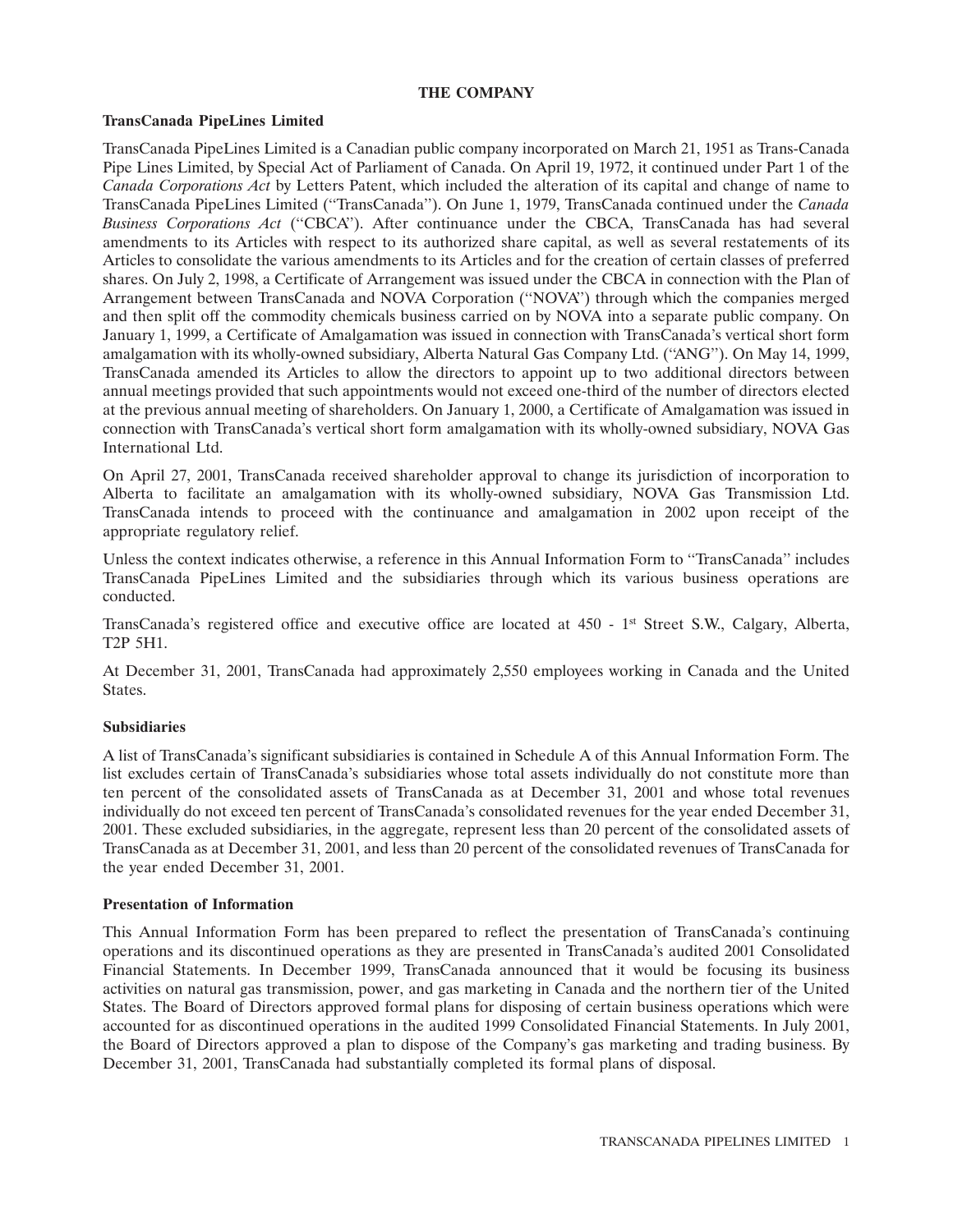#### **GENERAL DEVELOPMENT OF THE BUSINESS**

The general development of TransCanada's business during the last three financial years, and the significant events or conditions which have had an influence on that development, are summarized below. Most of these events are discussed in greater detail under the heading ''Business of TransCanada'' in this Annual Information Form.

#### *Transmission Business*

#### *Transmission Business: Domestic*

TransCanada has substantial domestic natural gas pipeline holdings, including:

- the mainline natural gas transmission system (the "Canadian Mainline");
- the natural gas transmission system in Alberta (the "Alberta System");
- a natural gas transmission system in British Columbia (the "BC System");
- a 50-percent interest in Foothills Pipe Lines Ltd. (''Foothills'');
- both directly and through its interest in Foothills,
	- a 69.5-percent interest in Foothills Pipe Lines (Sask.) Ltd.,
	- a 74.5-percent interest in Foothills Pipe Lines (Alta.) Ltd., and
	- a 74.5-percent interest in Foothills Pipe Lines (South B.C.) Ltd.,

each of which is an operating pipeline, and which together total 1,040 kilometres in length (the ''Foothills System''). The Foothills System transports western Canadian natural gas from central Alberta to connecting pipelines for transportation to markets in the United States; and

• a 50-percent interest in Trans Québec & Maritimes Pipeline Inc. ("TQM"), a 572-kilometre natural gas pipeline that crosses the St. Lawrence River at Montreal and extends south to the Canada/U.S. border, and also north to Québec City and then crosses to the south side of the St. Lawrence River.

# *Transmission Business: United States*

TransCanada's pipeline holdings in the United States include:

- a 50-percent interest in Great Lakes Gas Transmission Limited Partnership (''Great Lakes''), a 3,387-kilometre natural gas pipeline system which extends from Manitoba to the eastern and midwestern United States; and
- a 40.96-percent interest in the Iroquois Gas Transmission System (''Iroquois''), a 604-kilometre natural gas pipeline system connecting the Canadian Mainline across the St. Lawrence to the northeastern United States; and
- a 33.29-percent interest in the Portland Natural Gas Transmission System (''Portland''), a 491-kilometre natural gas pipeline system connecting TQM to markets in the eastern United States.

In 1999, TransCanada also held:

- a 30-percent interest in Northern Border Pipeline Company (''Northern Border''), a 2,010-kilometre natural gas pipeline system which connects with the Foothills System in Saskatchewan and serves the midwestern United States; and
- a 50-percent interest in Tuscarora Gas Transmission Company (''Tuscarora''), a 369-kilometre natural gas transmission system that extends from Malin, Oregon to Reno, Nevada.

TC Pipelines, LP is a publicly held limited partnership of which TransCanada holds indirectly a 33.4 percent interest and of which TransCanada, through a subsidiary, acts as the general partner. In 1999, TransCanada sold its 30-percent interest in Northern Border to TC Pipelines, LP. In 2000, TransCanada sold all but one percent of its 50-percent interest in Tuscarora to TC PipeLines, LP.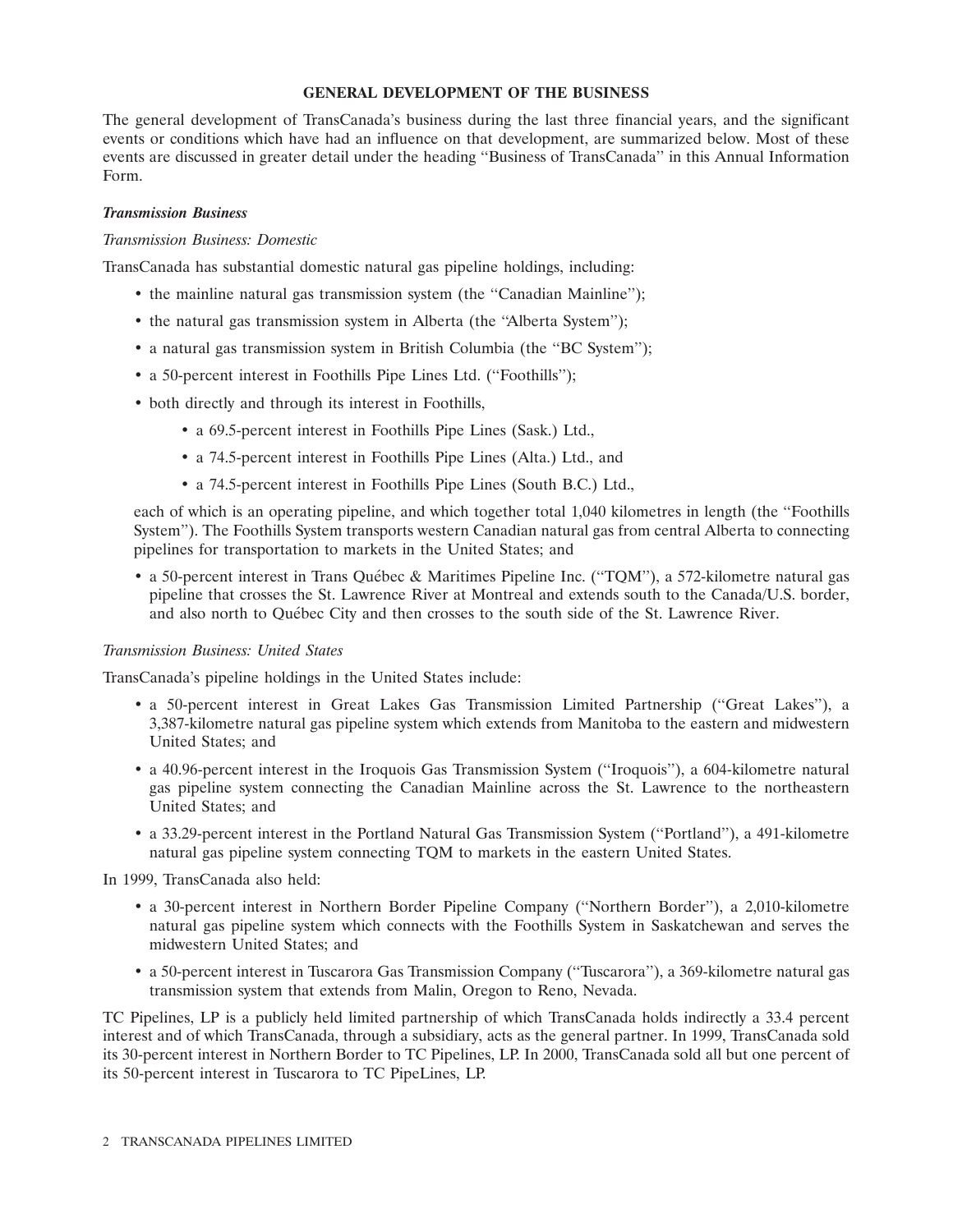#### *Transmission Business: Developments in 2001*

In January 2001, TransCanada announced that it had reached a settlement in principle regarding 2001 and 2002 tolls and services on the Alberta System. The settlement established the Alberta System's fixed revenue requirement for the next two years. The settlement, approved by the Alberta Energy and Utilities Board (''EUB''), together with the receipt point-specific rate design previously approved by the EUB, forms the basis of the Alberta System's tolls through 2002. See ''Wholly-Owned Pipelines — Alberta System — Regulation of the Alberta System'', elsewhere in this Annual Information Form.

In February 2001, TransCanada announced that it had reached a settlement regarding 2001 and 2002 services and pricing on its Canadian Mainline natural gas transmission system that resolved all issues other than cost of capital. The parties agreed that the issue of cost of capital would be determined in a different forum. The National Energy Board (''NEB'') has approved this settlement. See ''Wholly-Owned Pipelines — Canadian Mainline — Regulation of the Canadian Mainline'', elsewhere in this Annual Information Form.

#### *Power Business*

TransCanada owns and/or operates a number of power interests:

| <b>Description:</b>                                    | <b>Location:</b>                                  | Date:                                           |
|--------------------------------------------------------|---------------------------------------------------|-------------------------------------------------|
| • 38 MW Power Plant                                    | Cancarb, Medicine Hat, Alberta                    | in service in 2000                              |
| • 560 MW Power Purchase Arrangement, 100% of<br>Output | Sundance A power plant, near<br>Edmonton, Alberta | acquired in 2000                                |
| • 706 MW Power Purchase Arrangement, 50% of<br>Output  | Sundance B power plant, near<br>Edmonton, Alberta | acquired in 2001                                |
| • 80 MW Power Plant                                    | Carseland, Alberta                                | in service in 2001                              |
| • 40 MW Power Plant                                    | Redwater, Alberta                                 | in service in 2001                              |
| • 560 MW Ocean State Power                             | Rhode Island                                      | interest increased<br>to 100 percent in<br>2000 |
| • 60 MW Curtis Palmer Hydroelectric Plants (2)         | Near Corinth, New York                            | acquired in 2001                                |
| • 80 MW Power Plant                                    | Bear Creek, Alberta                               | $2002*$                                         |
| • 165 MW Power Plant                                   | MacKay River, Alberta                             | $2003*$                                         |
|                                                        |                                                   | * anticipated<br>in-service date                |

TransCanada holds a 35.6-percent interest in TransCanada Power, L.P. (the ''Power LP'') with the remaining interest being widely held. The Power LP owns several power plants which are managed by a subsidiary of TransCanada:

| <b>Plant Output:</b> | <b>Location:</b>                | <b>Completion Date:</b> |
|----------------------|---------------------------------|-------------------------|
| $\cdot$ 40 MW        | Nipigon, Ontario                | 1997                    |
| $\cdot$ 40 MW        | Kapuskasing, Ontario            | 1997                    |
| $\cdot$ 40 MW        | North Bay, Ontario              | 1997                    |
| $\cdot$ 43 MW        | Tunis, Ontario                  | 1998                    |
| $\bullet$ 64 MW      | Castleton-on-Hudson, New York   | 1999                    |
| $\bullet$ 66 MW      | Williams Lake, British Columbia | 1999                    |
| $\cdot$ 35 MW        | Calstock, Ontario               | 2000                    |

#### *Developments in 2001 — Corporate*

In January 2001, TransCanada announced a \$0.025 increase to its quarterly dividend on the Company's outstanding common shares for the quarter ending March 31, 2001.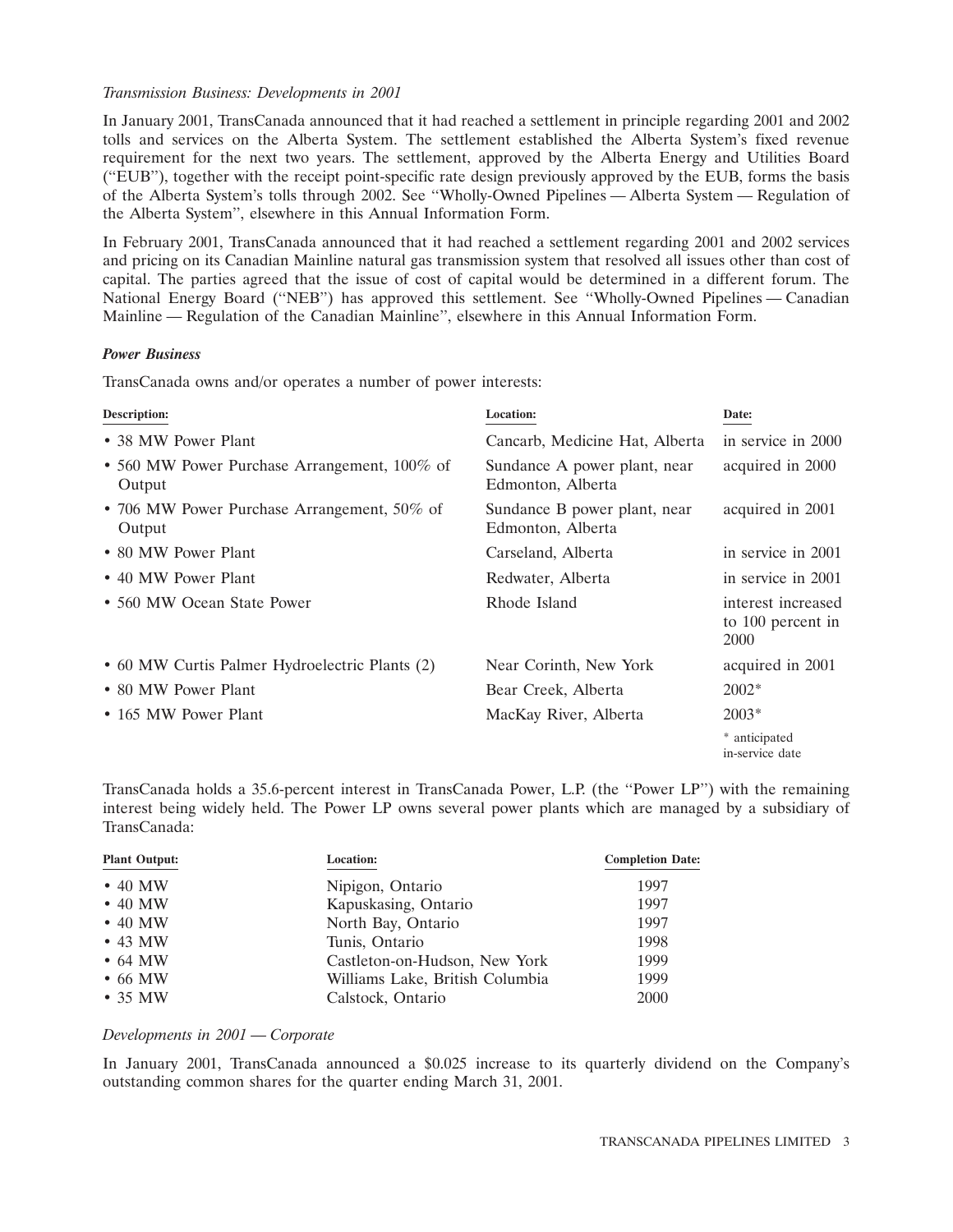On March 21, 2001, the Board of Directors of TransCanada announced that Harold (Hal) Kvisle had been appointed President and Chief Executive Officer effective May 1, 2001.

#### *Developments in 2002 — Corporate*

On January 29, 2002, The Board of Directors declared an increase in the quarterly dividend from \$0.225 to \$0.25 per share on the company's outstanding common shares for the quarter ending March 31, 2002.

#### *Discontinued Operations over the Past Three Years*

In 1999, TransCanada announced that it would be focusing its business on core natural gas transmission, power generation and gas marketing in Canada and the northern tier of the United States. Consequently, TransCanada announced it would be exiting the International, Midstream and related crude oil marketing business and petroleum and products marketing, and would also be selling the Express Pipeline, a crude oil pipeline. In 1999, 2000 and 2001, TransCanada disposed of:

- its 25.48-percent interest in East Australian Pipeline Limited;
- its U.S. natural gas liquids marketing business;
- its U.S. midstream business;
- its U.S. crude oil marketing business:
- Angus Chemicals Ltd. (a specialty chemicals business, which it had fully acquired in 1996 through its acquisition of ANG);
- substantially all of its midstream assets;
- substantially all of its international interests (please refer to the heading, ''Discontinued Operations'', elsewhere in this Annual Information Form, for those international assets TransCanada still intends to sell);
- Northridge Petroleum Marketing Ltd., a Canadian company that marketed crude oil and refined products; and
- its 50-percent interest in the Express Pipeline, a crude oil pipeline system and associated marketing business.

During the same period, TransCanada also disposed of:

- the TransCanada West Office Tower (the former NOVA headquarters), located in downtown Calgary; and
- its interest in the Hermiston Power Partnership, a development project for a 536-megawatt combined cycle electrical generation facility near Hermiston, Oregon.

In 2001 the Company entered into an agreement to sell Harmattan gas processing facility — a sour gas processing, natural gas liquids extraction and fractionation plant — which was completed in February 2002. However, the sale proceeds are in escrow pending certain legal proceedings.

For further information on Discontinued Operations please refer to Note 19, of the ''2001 Consolidated Financial Statements'', found in the Annual Report. The 2001 Consolidated Financial Statements are hereby incorporated by reference.

In July 2001 the Board of Directors approved a plan to dispose of the Company's gas marketing business. The gas marketing business provided supply, transportation and asset management services, as well as structured financial products and its services to its customers in Canada and the northern tier of the United States. See ''Discontinued Operations — Gas Marketing and Trading'' elsewhere in this Annual Information Form.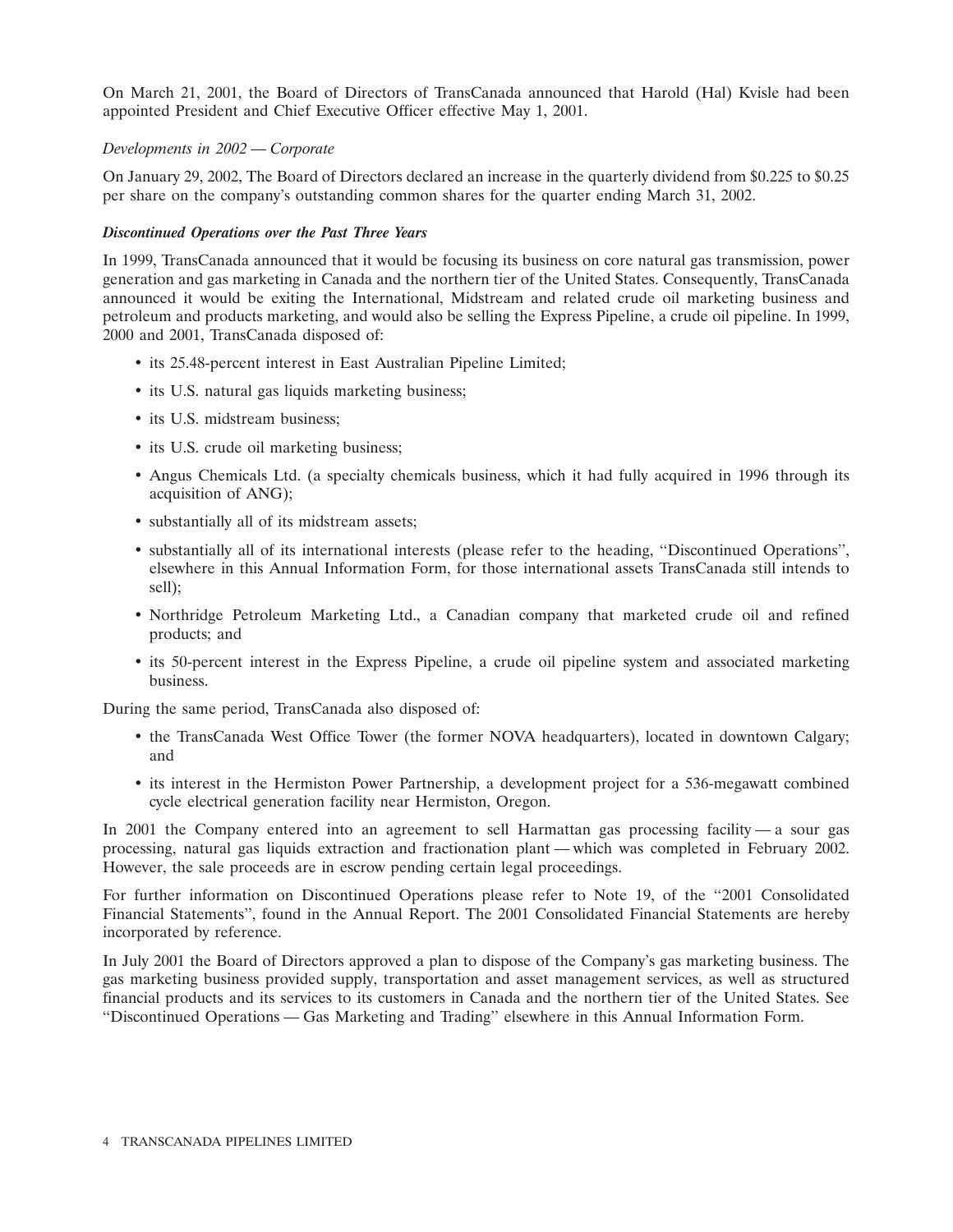#### **BUSINESS OF TRANSCANADA**

The following table shows TransCanada's revenues from continuing operations by segment, classified geographically, for the years ended December 31, 2001 and 2000.

|                                                                                        | 2001                                   | 2000                                   |
|----------------------------------------------------------------------------------------|----------------------------------------|----------------------------------------|
|                                                                                        | All Customers<br>(millions of dollars) | All Customers<br>(millions of dollars) |
| <b>Transmission</b>                                                                    |                                        |                                        |
| $Canada - Domestic \ Deliveries \dots \dots \dots \dots \dots \dots \dots \dots \dots$ | 2.469                                  | 2,574                                  |
|                                                                                        | 1.239                                  | 1,120                                  |
|                                                                                        | 172                                    | 162                                    |
|                                                                                        | 3,880                                  | 3,856                                  |
| <b>Power</b>                                                                           |                                        |                                        |
| Canada — Domestic Deliveries                                                           | 90                                     |                                        |
|                                                                                        | 808                                    | 228                                    |
|                                                                                        | 471                                    | 337                                    |
|                                                                                        | 1,369                                  | 565                                    |
|                                                                                        | 5,249                                  | 4,421                                  |

**Notes:**

(1) Export deliveries are deliveries to customers serving United States markets.

(2) Revenues are attributed to countries, based on country of origin of product or service.

#### **TRANSMISSION**

The Transmission segment of TransCanada's business includes the operation of the Alberta System, the Canadian Mainline and the BC System. It also includes TransCanada's other investments in natural gas pipelines located in Canada and the United States.

Canadian natural gas transmission services are provided under gas transportation tariffs that provide for recovery of costs and return on investment base as determined under various agreements with customers and other interested parties, and as approved by the applicable regulatory authorities. As a transporter of natural gas, and subject to regulatory approval, the Transmission business' net income is generated based on such agreements. Net income is not directly affected by fluctuations in the commodity price of natural gas. Such fluctuations may, however, have an indirect effect on TransCanada's income because revenues from the sale of certain discretionary services are impacted in part by the price of natural gas and because such fluctuations can influence both production levels and the gas basin from which North American gas users elect to purchase gas supplies.

The volume of natural gas shipments on the Alberta System, the Canadian Mainline, and the BC System depends on the volume of natural gas produced and sold both in and outside of Alberta, and on the construction and availability of other pipeline capacity. The gas supply transported by TransCanada is sourced primarily from the Western Canada Sedimentary Basin (''WCSB''). Based on 2000 year-end estimates, the WCSB had remaining established reserves of natural gas of approximately 61 trillion cubic feet (''Tcf'') with a remaining reserves-to-production ratio of approximately 10 years at current levels of production. Actual reserves are continually being discovered, and generally maintain the reserve-to-production ratio at close to ten years. Production of natural gas from the WCSB has increased thirteen percent overall since 1995. TransCanada expects that the WCSB natural gas supply could grow at a modest rate as producers increase their focus on natural gas prospects into areas of deeper and higher productivity. With the expansion of capacity on TransCanada's wholly and partly owned pipelines over the last few years and the start-up in December 2000 of the Alliance Pipeline, combined with significant growth in natural gas demand in Alberta, TransCanada anticipates there will be excess pipeline capacity out of the WCSB for the next several years.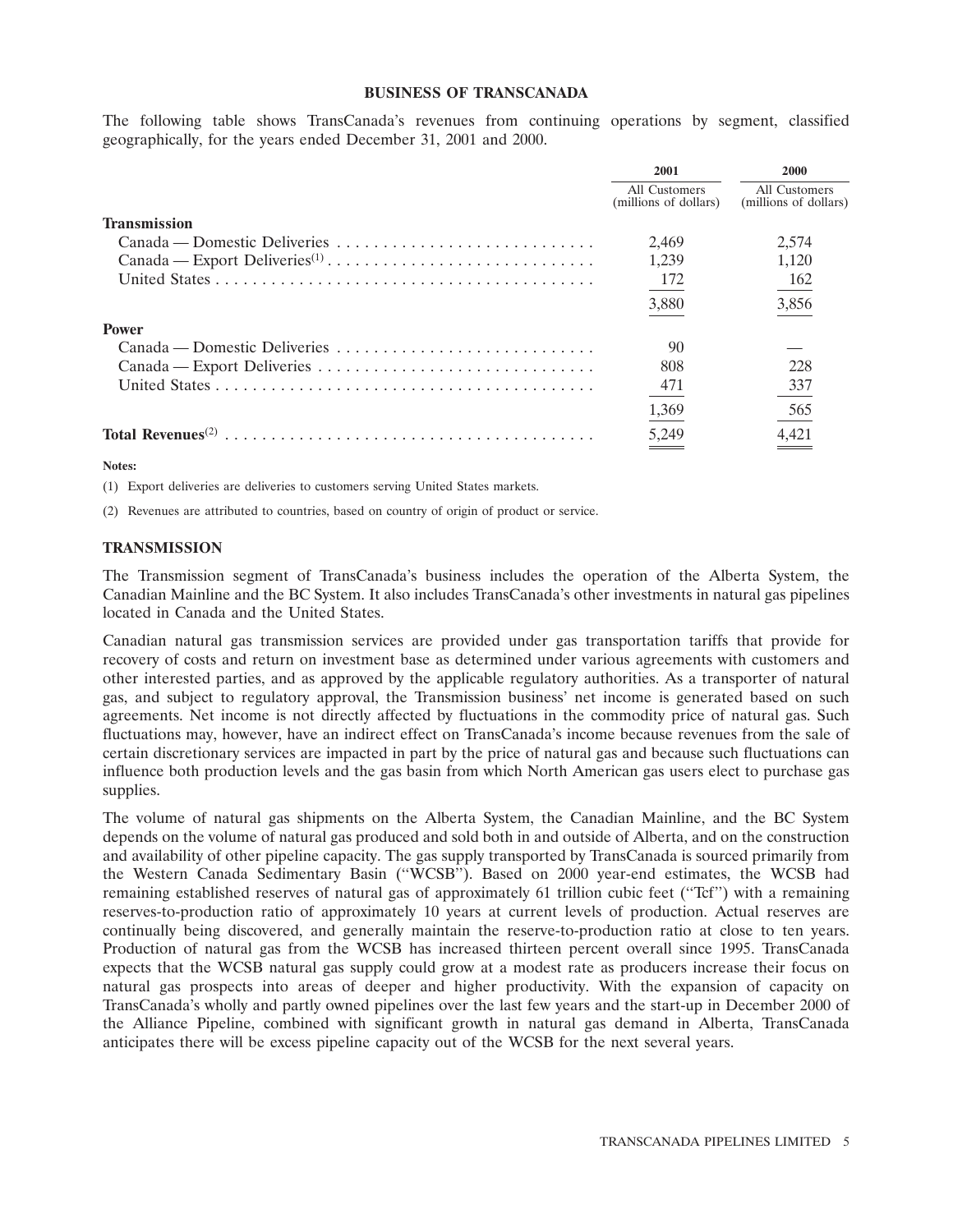In addition to the information concerning the Transmission segment of TransCanada's business set out herein, further information, including a discussion of the business risks facing the Transmission segment, is found in the MD&A under the heading ''Transmission — Wholly-Owned Pipelines — Business Risks''.

#### **Wholly-Owned Pipelines**

#### *Alberta System*

The Alberta System — held by NOVA Gas Transmission Ltd. (''NGTL''), a wholly-owned subsidiary of TransCanada — is an Alberta-wide natural gas transmission system that collects and transports natural gas for use in Alberta and for delivery to connecting pipelines, such as the Canadian Mainline, the Foothills System and the BC System, as well as to other unaffiliated pipelines, at the Alberta border for delivery to eastern Canada, British Columbia and the United States. The Alberta System includes approximately 22,500-kilometres of mainlines and laterals.

Capital expenditures relating to maintenance and capacity, which are dependent in part upon requests for increased transportation service by customers, were \$127 million in 2001. TransCanada anticipates approximately \$262 million of capital spending on the Alberta System in 2002. These capital expenditures will be primarily related to capacity expansion.

The following table sets forth the annual volumes delivered off the Alberta System for the years ended December 31, 2001 and 2000.

|                                          |                       | 2001           |                       | 2000    |  |
|------------------------------------------|-----------------------|----------------|-----------------------|---------|--|
| <b>Delivery Points</b>                   | Volume <sup>(1)</sup> | <b>Percent</b> | Volume <sup>(2)</sup> | Percent |  |
|                                          | (Bcf)                 |                | (Bcf)                 |         |  |
|                                          | 423                   | 10             | 514                   |         |  |
| Eastern Canada and Eastern United States | 1.665                 | 41             | 1.842                 | 41      |  |
|                                          | 833                   | 21             | 852                   |         |  |
| Midwestern United States                 | 1.097                 | 27             | 1.248                 |         |  |
|                                          | 41                    |                | 34                    |         |  |
|                                          | 4,059                 | 100            | 4,490                 | 100     |  |

**Notes:**

(1) Of the total volumes transported in 2001, 1.99 Tcf of natural gas was delivered to the Canadian Mainline, 855 Bcf of natural gas was delivered to the BC System (including Foothills South B.C.) and 762 Bcf of natural gas was delivered to the Foothills System.

(2) Of the total volumes transported in 2000, 2.28 Tcf of natural gas was delivered to the Canadian Mainline, 874 Bcf of natural gas was delivered to the BC System (including Foothills South B.C.) and 795 Bcf of natural gas was delivered to the Foothills System.

#### *Alberta System Contracted Firm Transportation Services*

As of December 31, 2001, the Alberta System was providing transportation for 283 shippers pursuant to approximately 15,700 firm service transportation contracts.

As of December 31, 2001, the weighted average remaining term of transportation contracts was approximately 3.2 years. Currently, these contracts are renewable by the customer by providing notice to NGTL at least 12 months prior to the expiry of the current contract term. The Alberta System has seen a 25 percent decrease in firm contracted capacity since the 1998/99 contract year. For further information on the Alberta System please refer to the heading ''Transmission — Wholly-Owned Pipelines — Business Risks — Competition'' in the MD&A, hereby incorporated by reference.

# *Regulation of the Alberta System*

The construction and operation of the Alberta System is regulated by the Alberta Energy and Utilities Board primarily under the provisions of the *Gas Utilities Act* (Alberta), and the *Pipeline Act* (Alberta). NGTL requires EUB approval to construct and operate pipeline facilities. In addition, NGTL requires EUB approval for rates, tolls and charges, and the terms and conditions under which it provides its services. Under the provisions of the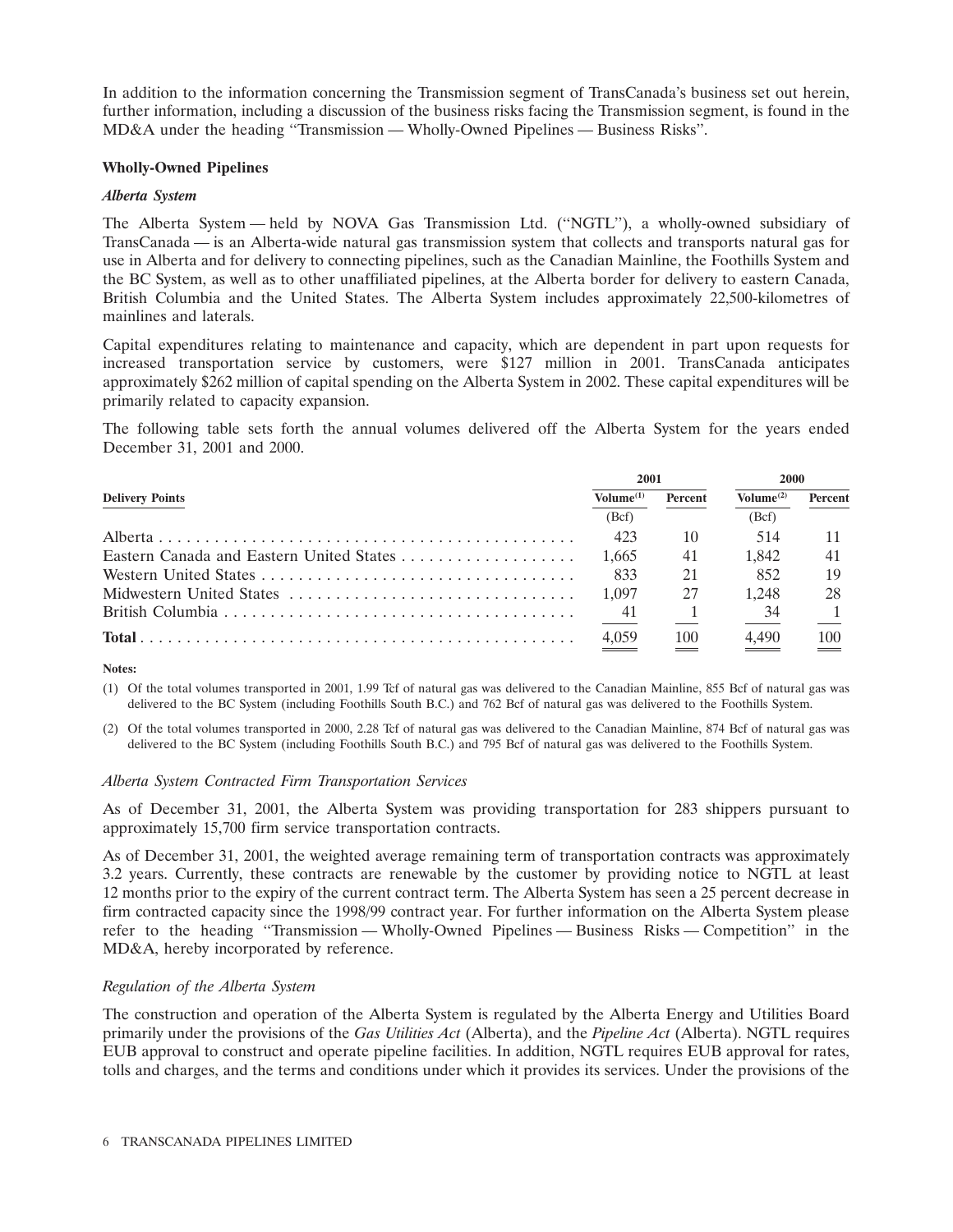*Pipeline Act*, the EUB addresses matters relating to economic and orderly development of the pipeline with respect to design, construction, practices, acquisition of pipeline rights-of-way and environmental impact of pipelines and related facilities. In addition to requirements under the *Pipeline Act*, the construction and operation of natural gas pipelines in Alberta is subject to certain provisions of, and requires certain approvals under, other provincial legislation, such as the *Environmental Protection and Enhancement Act* (Alberta).

In 2001, a new agreement, the Alberta System Rate Settlement (''ASRS''), was negotiated with shippers and other interested parties for the years 2001 and 2002. Under the ASRS, approved by the EUB on May 29, 2001, the revenue to be collected for services provided is fixed for each year, subject to a number of adjustments, including adjustments for taxes, variances from previous agreements, pipe integrity spending and the costs associated with providing service to the Fort McMurray area. The rates are determined by the fixed revenue (subject to the adjustments above) and throughput. The ASRS also enabled the Alberta System to offer two new services: a service to meet shippers' one-year firm service requirements, and another to meet short-haul, point-to-point transportation needs within the province. The ASRS also provides an incentive to reduce costs below the fixed revenue requirement as any savings accrue to TransCanada's account. In addition, there is a commitment by parties to the ASRS to engage in future discussions to resolve outstanding rate and service issues.

Prior to the ASRS, the Alberta System was subject to the Cost-efficiency Incentive Settlement (''CEIS'') which governed the calculation of NGTL's annual revenue requirement for the 1996 to 2000 calendar years and which provided a formula to establish the Alberta System's costs recoverable through its transportation tolls. It also introduced a 50/50 sharing mechanism between Alberta System customers and NGTL on certain cost savings realized.

For 1999, 2000 and 2001, certain operating, maintenance and administrative costs were subject to the Merger Costs and Benefits Agreement. This agreement was approved by the customers of TransCanada's wholly-owned pipelines in June 1999 and subsequently by the regulators of those pipelines. It provided for a targeted operating cost reduction of \$70 million before tax by 2001, to be shared with customers. Under the terms of this agreement, TransCanada (through NGTL) shares the cost savings with its customers.

# *Tolling Methodology for the Alberta System*

A new tolling methodology was approved by the EUB on February 4, 2000 and took effect April 1, 2000. It replaced a postage-stamp tolling methodology. The new tolling methodology and rate design resulted in differentiated pricing for each gas receipt-point on the Alberta System. The receipt-point price is dependent on geographic location, the diameter of the pipe through which the customer's gas travels and the term of the transportation contract.

# *Canadian Mainline*

The Canadian Mainline consists of approximately 14,900 kilometres of pipeline system transporting natural gas from the Alberta border east to various delivery points in Canada and at the United States border.

Capital expenditures on the Canadian Mainline in 2001 were approximately \$97 million. These expenditures were primarily maintenance related. TransCanada anticipates approximately \$82 million of capital spending on the Canadian Mainline in 2002. These capital expenditures will be primarily maintenance related.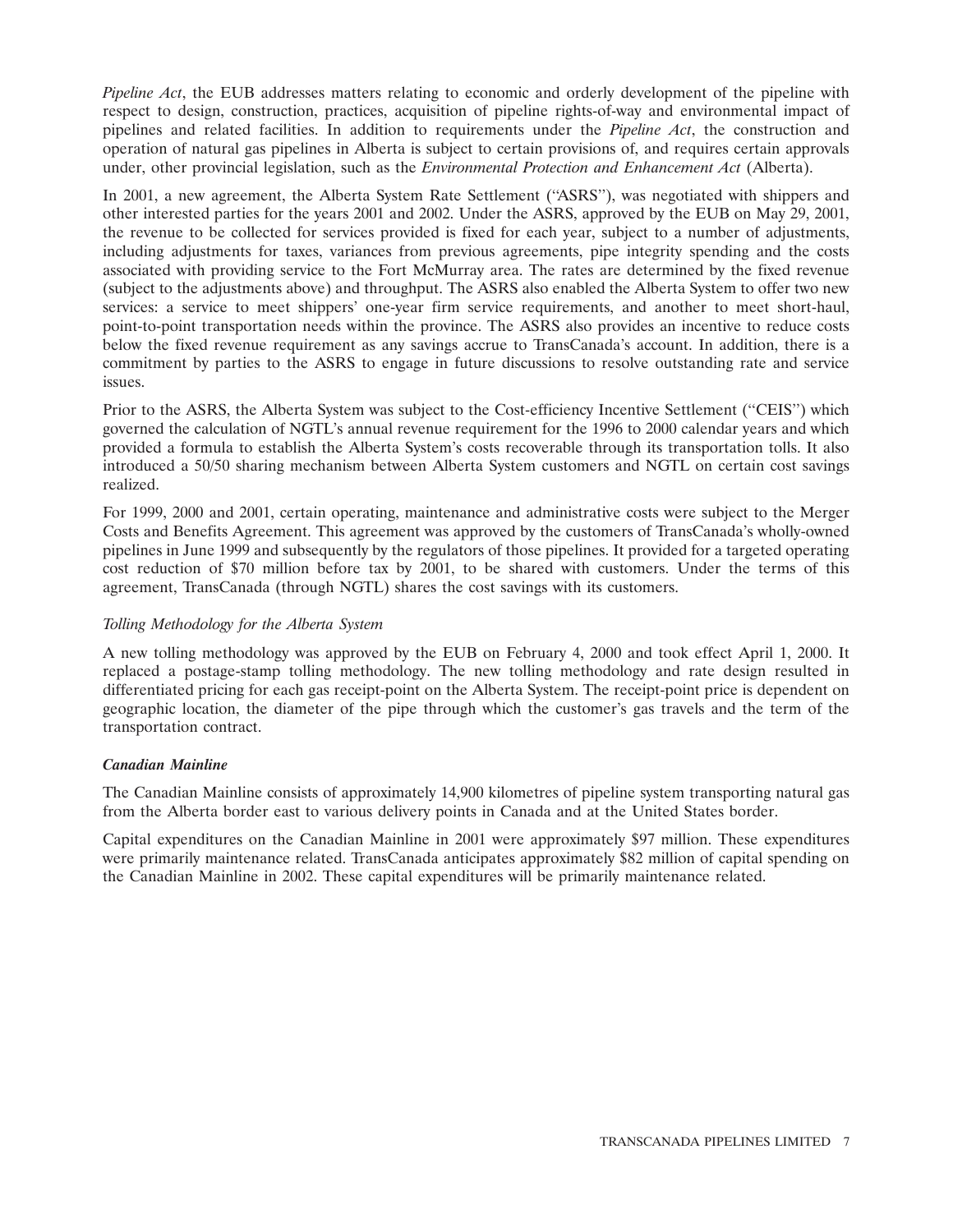The following table sets forth the revenues earned and volumes delivered for the years ended December 31, 2001 and 2000 for the Canadian Mainline.

|                                                                                         | 2001                  |                       | 2000    |                       |         |
|-----------------------------------------------------------------------------------------|-----------------------|-----------------------|---------|-----------------------|---------|
|                                                                                         | <b>Revenues</b>       | Percent               |         | <b>Revenues</b>       | Percent |
| Revenues                                                                                | (millions of dollars) |                       |         | (millions of dollars) |         |
|                                                                                         | 973                   | 45                    |         | 1.087                 | 50      |
| $\text{Export} \dots \dots \dots \dots \dots \dots \dots \dots \dots \dots \dots \dots$ | 1,168                 | $\frac{55}{1}$        |         | 1,108                 | 50      |
|                                                                                         | 2,141                 | 100                   |         | 2,195                 | 100     |
|                                                                                         |                       | 2001                  |         | 2000                  |         |
|                                                                                         |                       | Volume <sup>(1)</sup> | Percent | Volume $^{(2)}$       | Percent |
| Volumes Transported                                                                     |                       | (Bcf)                 |         | (Bcf)                 |         |
|                                                                                         |                       | 1.216                 | 50      | 1,348                 | 50      |
|                                                                                         |                       | 1,234                 | 50      | 1,327                 | 50      |
|                                                                                         |                       | $\frac{2,450}{2}$     | 100     | $\frac{2,675}{2}$     | 100     |

#### **Notes:**

(1) Of the total volumes transported in 2001, 345 Bcf or 14 percent of total volumes were transported for a wholly-owned subsidiary of TransCanada.

(2) Of the total volumes transported in 2000, 484 Bcf or 18.1 percent of total volumes were transported for a wholly-owned qsubsidiary of TransCanada.

#### *Canadian Mainline Contracted Firm Transportation Service*

As of December 31, 2001, the Canadian Mainline was providing transportation for 261 shippers pursuant to 335 firm service transportation contracts. Approximately 50 percent of the total daily transportation volume represented by these contracts relate to contracts for delivery of natural gas destined for United States markets.

As of December 31, 2001, the weighted average remaining term of transportation contracts on the Canadian Mainline was approximately 4.3 years compared to 5.2 years at December 31, 2000. These contracts are renewable by the customer providing notice to TransCanada at least six months prior to the expiry of the current contract term. The Canadian Mainline operated at capacity with one year or longer firm service contracts during the contract year 1998/99. The Canadian Mainline has since seen a 23 percent decrease in firm contracted capacity. For further information please refer to the heading ''Transmission — Wholly-Owned Pipelines — Business Risks — Competition'' in the MD&A, hereby incorporated by reference.

# *Regulation of the Canadian Mainline*

Under the terms of the *National Energy Board Act* (Canada), the National Energy Board (''NEB'') regulates the construction, operation, tolls and tariffs of the Canadian Mainline. The NEB is a responsible authority under the *Canadian Environmental Assessment Act* to consider the environmental and social impacts of proposed pipeline projects. The Canadian Mainline tolls charged for the transportation of gas are designed to generate sufficient revenues for TransCanada to recover operating expenses, depreciation, taxes and financing costs of the Canadian Mainline, including interest on debt and payments on preferred securities attributable to the Canadian Mainline together with a return on deemed common equity.

The tolls are composed of a demand charge component and a commodity charge component. The demand charge component is independent of the volumes shipped and is designed to recover fixed costs, such as fixed operating expenses, financing costs (including a return on deemed common equity), taxes and depreciation. The commodity charge is designed to recover variable operating costs. These charges are paid by shippers under transportation contracts with TransCanada.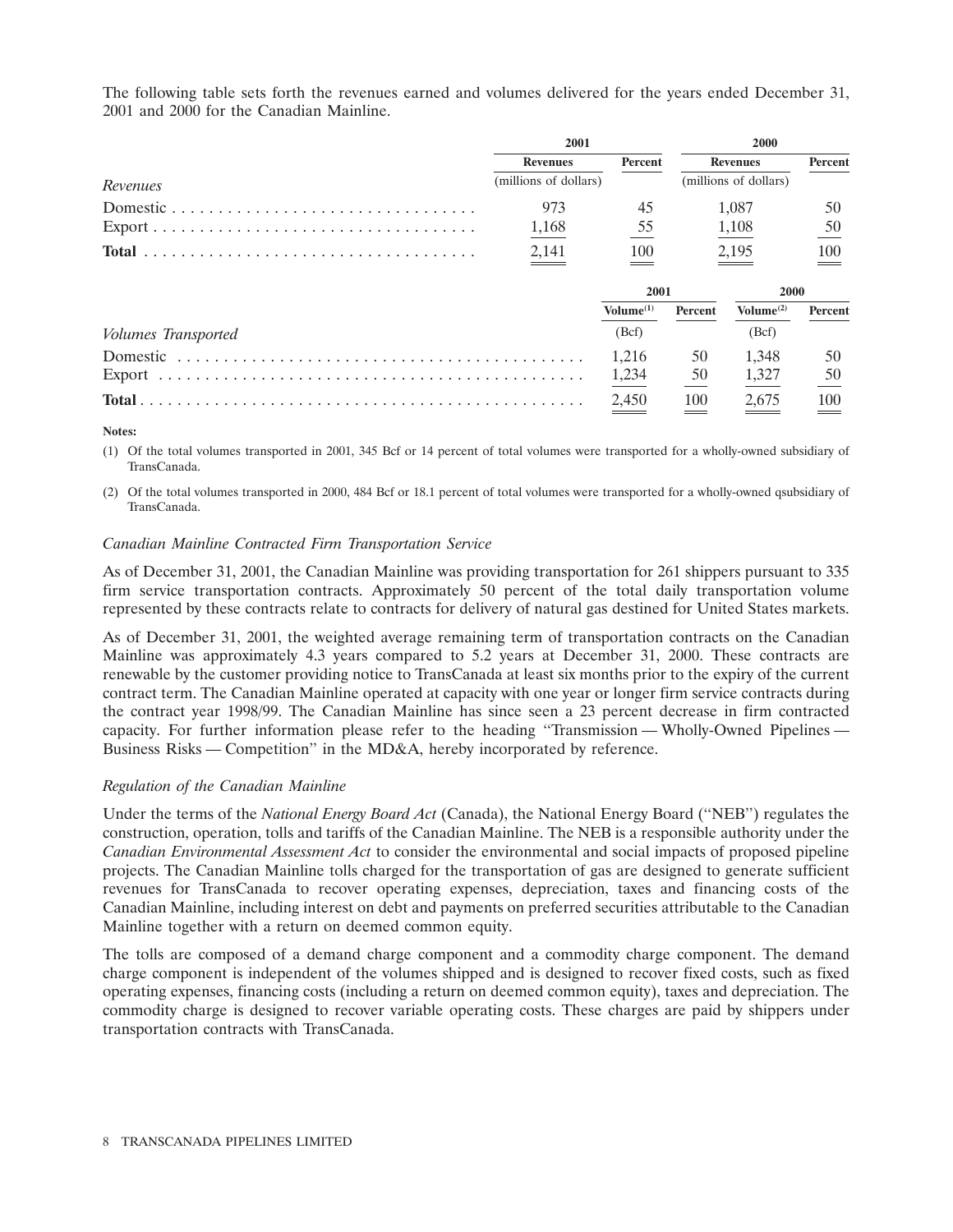During 2001, TransCanada filed two applications with the NEB requesting approval of the 2001 and 2002 Canadian Mainline Service and Pricing Settlement (''S&P Settlement'') and approval of a change to the Canadian Mainline's cost of capital for 2001 and 2002.

The S&P Settlement application was filed with the NEB in May 2001 following an agreement in April between TransCanada and the majority of its shippers. The S&P Settlement has a two-year term commencing January 1, 2001 and expiring on December 31, 2002. The S&P Settlement, which is based on a cost of service framework, established, for 2001 and 2002, revenue requirement components, excluding cost of capital, and certain cost and revenue incentives that provide mutual benefits for TransCanada and its shippers. The S&P Settlement provides enhancements to firm transportation service through the implementation of firm transportation make-up and authorized overrun service credits. The S&P Settlement also provides the foundation for resolving several rate design and service issues over the next two years. Following a hearing in September 2001, the NEB issued a decision in November 2001 approving the S&P Settlement in its entirety.

TransCanada filed its Fair Return Application with the NEB in June 2001, seeking approval, for 2001 and 2002, of an after-tax weighted average cost of capital (''ATWACC'') of 7.5 percent, adjusted for the difference between the market cost of debt and the embedded cost of debt of the Company. In the event that the NEB declines to adopt the ATWACC methodology, the Company has asked the NEB to approve, under its traditional approach, a 12.5 percent rate of return on common equity on a deemed common equity component of 40 percent. The hearing of this application began on February 27, 2002 with an anticipated NEB decision by mid-2002.

The Canadian Mainline has remained on NEB-approved interim tolls for 2001 at a level of \$1.01 per GJ (Eastern Zone Toll) from January 2001, and as adjusted in February 2001 to \$1.13 per GJ (Eastern Zone Toll). In its decision on the Mainline S&P Settlement, the NEB ordered continuation of the interim tolls at \$1.13 per GJ (Eastern Zone Toll) pending its decision on the Fair Return Application.

# *BC System*

The BC System consists of approximately 180 kilometres of pipeline that carries natural gas from a connecting point with the Alberta System through British Columbia to the PG&E Gas Transmission Northwest Corporation system which reaches to California.

In 2001, capital expenditures on the BC System were approximately \$3 million. TransCanada anticipates approximately \$62 million of capital spending on the BC System in 2002. The 2002 capital expenditures are primarily for capacity expansion.

The BC System is regulated by the NEB and the tolls are based on a cost-of-service methodology.

# **North American Pipeline Ventures**

#### *North American Pipelines*

TransCanada actively pursues gas pipeline development, acquisition and operation opportunities in Canada and the northern tier of the United States, where these opportunities are driven by strong customer demand.

# *Great Lakes*

Great Lakes, a 3,387-kilometre pipeline system in which TransCanada holds a 50 percent interest, transports Canadian natural gas from its interconnect with the Canadian Mainline at Emerson, Manitoba to markets in central Canada at St. Clair, Ontario and serves markets in the eastern and midwestern United States. Great Lakes has received U.S. Federal Energy Regulatory Commission (''FERC'') approval regarding a settlement agreement on its rate structure through to October 31, 2005.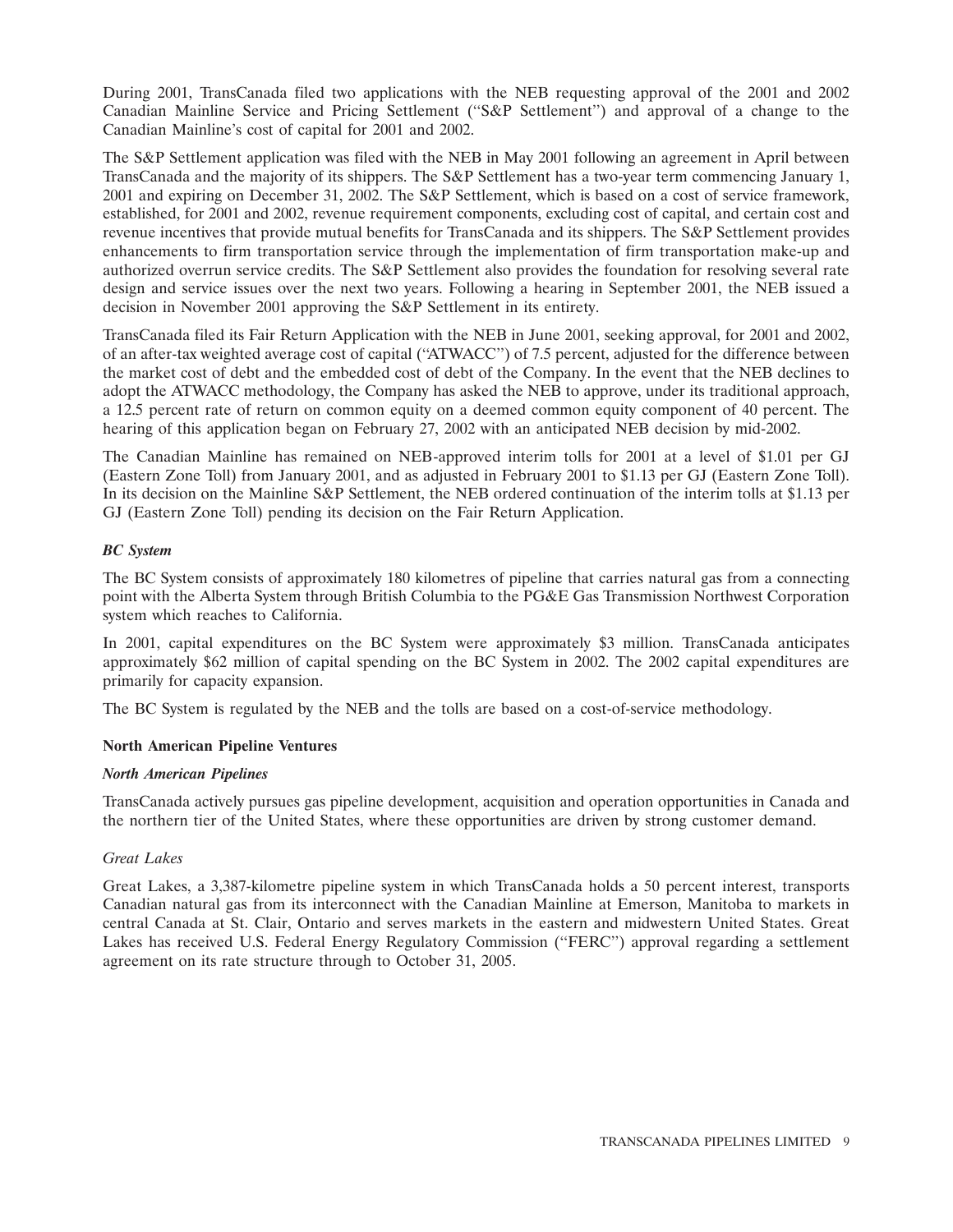# *TC PipeLines, LP*

TC PipeLines, LP, a U.S. publicly-held limited partnership, was formed to acquire, own and participate in the management of U.S.-based pipeline assets. In May 1999, TransCanada's 30 percent general partner interest in Northern Border Pipeline Company (''Northern Border'') was conveyed to TC PipeLines, LP in exchange for cash and a 33.4-percent interest in TC PipeLines, LP, represented by common units, subordinated units and a two percent general partnership interest. TC PipeLines, LP also issued common units to the public. Northern Border, in which TransCanada now indirectly holds an approximate ten percent interest through its investment in TC PipeLines, LP, operates a 2,010-kilometre natural gas pipeline system which connects with the Foothills System in Saskatchewan and serves the midwestern United States terminating at North Hayden, Indiana. In October 2001, Northern Border completed Project 2000, which consists of a 34-mile (55-kilometre) pipeline extension and additional compression and provides 545 million cubic feet per day of incremental transportation capacity to North Hayden, Indiana. In addition, Northern Border's delivery capability into the Chicago area has been expanded by approximately 30 percent due to Project 2000.

On September 1, 2000, TC PipeLines, LP acquired a 49 percent general partner interest in Tuscarora from TransCanada. TransCanada, through a wholly-owned subsidiary, retains a one percent general partner interest in Tuscarora. Tuscarora is a 369-kilometre natural gas pipeline system, which has been in operation since December 1995. This system transports natural gas from Malin, Oregon to Reno, Nevada and delivers to points in northeastern California. The Hungry Valley lateral extension, Tuscarora's second city-gate connection into Reno, was completed in January 2001. On January 30, 2002, TC PipeLines, LP announced that FERC had issued a final certificate, approving the proposed expansion of Tuscarora consisting of three compressor stations and a fourteen mile (23-kilometre) pipeline extension from Reno, Nevada to Wadsworth, Nevada.

A subsidiary of TransCanada acts as the general partner of TC PipeLines, LP.

#### *Iroquois*

Iroquois connects with the Canadian Mainline in eastern Ontario. This 604-kilometre pipeline delivers gas to customers in the northeastern United States and terminates on Long Island, New York. In February 1999, TransCanada purchased an additional six percent general partnership interest in Iroquois, and in May 2001, TransCanada acquired an additional 5.96% interest. TransCanada's total interest in Iroquois, through two wholly-owned subsidiaries, is 40.96%. Iroquois has a settlement agreement on a rate structure with the FERC effective through January 1, 2004.

In December 2001, Iroquois received final FERC approval to construct the US\$210 million Eastchester Expansion Project. Construction on this project, which will extend Iroquois' system from Long Island into the New York City market, is scheduled to begin in the spring of 2002, with service anticipated to commence by March 2003. The expansion will provide an additional capacity of 230 MMcf/d of new service into this market.

Three applications were filed by Iroquois with FERC in the fourth quarter of 2001 that, if approved, would see total capital additions of US\$148 million to the Iroquois system between 2003 and 2005.

# *Trans Qu´ebec & Maritimes*

TransCanada holds a 50 percent interest in TQM. In 1998, TQM received approval from the NEB to construct the pipeline route sections on an extension to interconnect with the Portland system. As a result of the extension, the TQM pipeline system has a total length of 572 kilometres.

# *Portland*

TransCanada's interest in Portland Natural Gas Transmission System (''Portland'') is held through two whollyowned subsidiaries. In June 2001, TransCanada acquired an additional 11.88 percent interest in Portland following Federal Trade Commission approval, bringing its total interest to 33.29 percent. Portland is a 471-kilometre interstate pipeline that interconnects with the pipeline system of TQM at the United States/ Canadian border at Pittsburg, New Hampshire and with the Tennessee Gas Pipeline in Haverhill and Dracut, Massachusetts. The southern sections of Portland, consisting of 163-kilometres, are part of the joint facilities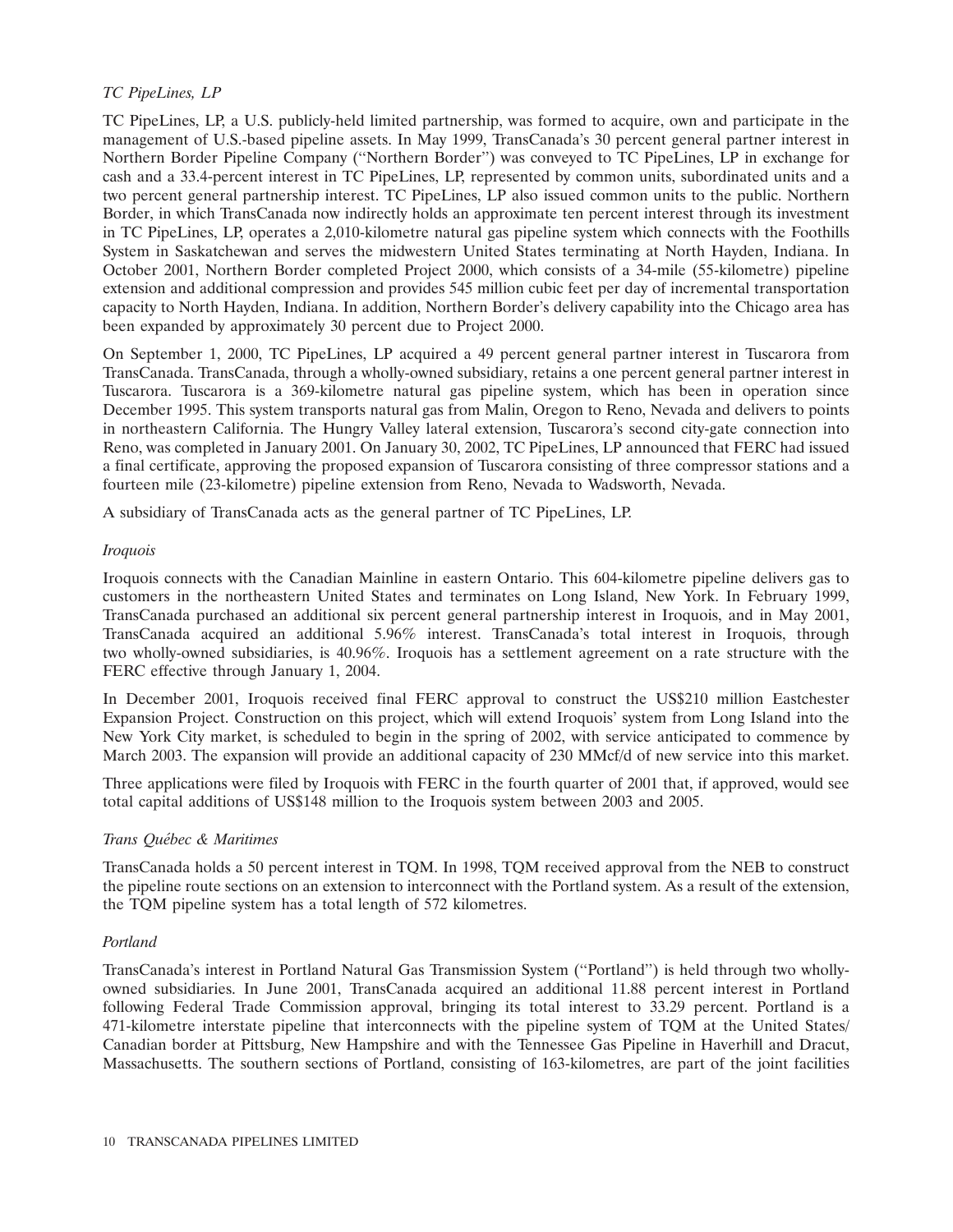shared with Maritimes and Northeast Pipeline. Portland holds a one-third ownership interest in the joint facilities.

Portland filed a rate application with FERC in October 2001, complying with original certification conditions. Portland received a favorable order from FERC accepting the tariff as filed. The new rates will go into effect subject to refund in April 2002. It is anticipated that Portland and its customers will work towards a negotiated settlement.

# *Foothills*

TransCanada has a 50-percent interest in Foothills Pipe Lines Ltd. Directly and indirectly, TransCanada currently owns a 69.5 percent interest in Foothills Pipe Lines (Sask.) Ltd., a 74.5 percent interest in Foothills Pipe Lines (Alta.) Ltd. and a 74.5 percent interest in Foothills Pipe Lines (South B.C.) Ltd., each of which is an operating pipeline. Together, these natural gas pipeline systems total 1,040 kilometres in length. The Foothills System transports western Canadian natural gas from central Alberta to connecting pipelines for transportation to markets in the United States.

# *Northern Development*

TransCanada is actively pursuing opportunities for developing transportation systems for both Alaskan gas volumes and those from the Mackenzie Delta in Canada. TransCanada is playing a leading role in seeking involvement in a project for the transportation of Alaskan natural gas to the lower 48 states. It is a 50-percent shareholder in Foothills Pipe Lines Ltd. (''Foothills'') which holds the certificates in Canada for the Alaska Natural Gas Transportation System (''ANGTS'') and is an active partner in the Alaska Northwest Natural Gas Transportation Company (''ANNGTC''), which holds the certificate for the ANGTS in Alaska. In October, 2001, TransCanada, together with the other active partner in ANNGTC — which is a subsidiary of Foothills — signed a memorandum of understanding with various major U.S. companies relating to the Alaska portion of an Alaska Highway project. All of these companies (or their antecedents) were involved in developing the Alaska Highway project in the late 1970s and early 1980s. TransCanada believes that ANGTS has significant advantages over competing proposals to deliver Alaskan gas to market, and that a successful completion of the project would see the needs of both the Alaskan producers and North American consumers being met.

TransCanada continues to work with Mackenzie Delta producers in Canada to bring Mackenzie Delta natural gas to market by accessing natural gas resources through new infrastructure in the Northwest Territories and utilizing TransCanada's existing Alberta infrastructure. TransCanada believes it is uniquely positioned to add value to a Delta project. Through 2002, TransCanada expects both projects to advance to commercial agreements. These northern projects are opportunities that are targeted to create additional growth through new investment as well as add value to TransCanada's existing pipeline assets.

# *Northwinds Project*

In September 2001, TransCanada and National Fuel Gas Supply Corporation announced the formation of a strategic partnership to evaluate the feasibility of developing a new natural gas pipeline project to provide transportation service from Dawn, Ontario to the Ellisburg-Leidy area in Pennsylvania. If undertaken, the Northwinds Pipeline would be designed to bring new natural gas supplies to growing markets along the United States East Coast via a 215-mile (346-kilometre) pipeline, using existing utility corridors and rights-of-way to the greatest extent possible, as early as November 2005.

# *Millennium Pipeline Project*

TransCanada is one of four project sponsors of the proposed Millennium Pipeline project (''Millennium Pipeline''). TransCanada holds a 21 percent interest in Millennium Pipeline in the United States and 100 percent of the Canadian portion of the Lake Erie crossing. The proposed project would deliver 700 MMcf/d of natural gas from Dawn, Ontario to markets in New York. In August 2001, TransCanada and Westcoast Energy jointly withdrew their respective NEB applications. In October 2001, Millennium received a FERC Final Environmental Impact Statement and in December it received a Conditional FERC Certificate. Also, in December the Minister of the Environment for Canada terminated the environmental assessment of the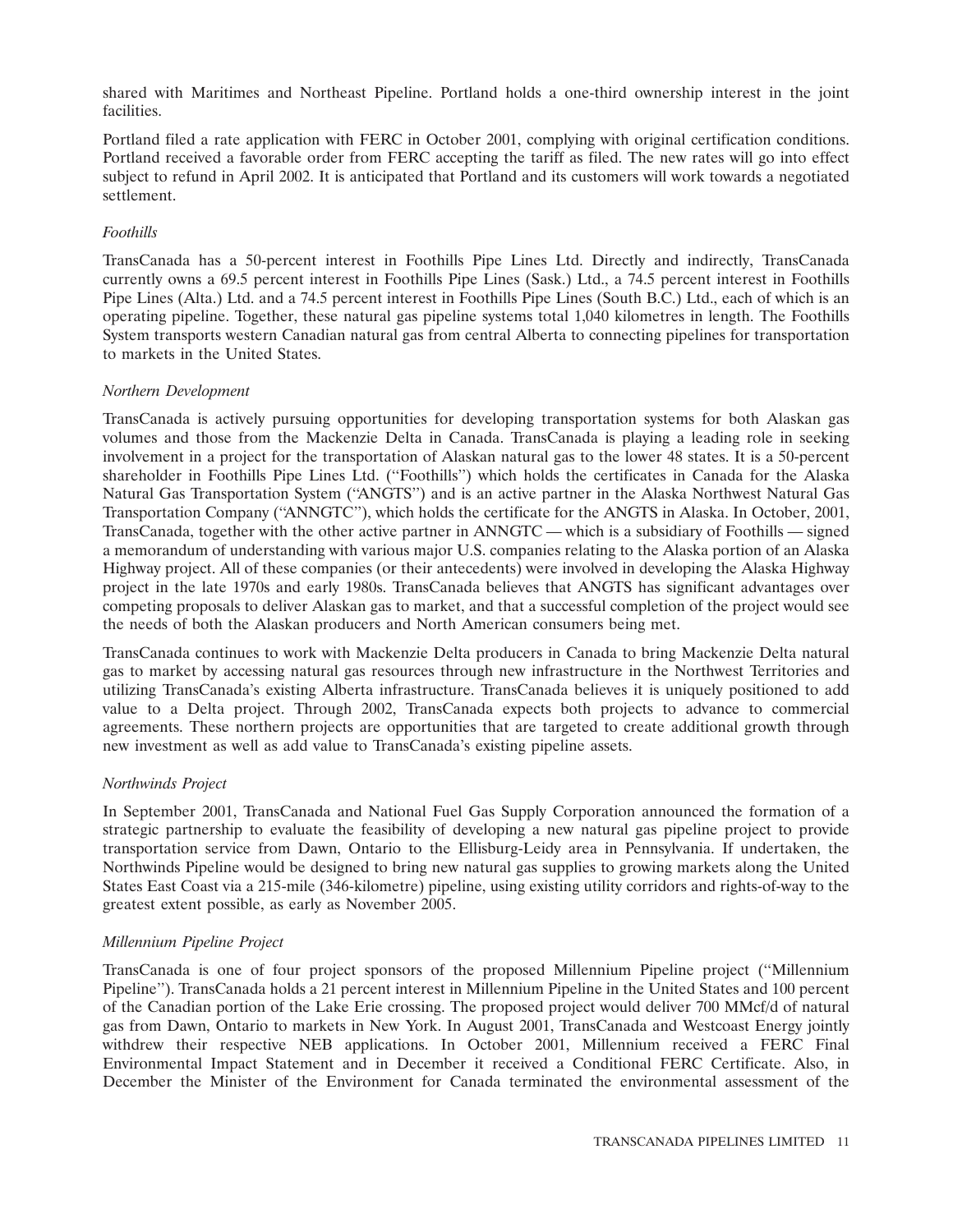Canadian Millennium project and disbanded the joint NEB-CEAA review panel. TransCanada is assessing the FERC certificate to determine what regulatory actions it will take in Canada to accommodate the Canadian segment of the Millennium project.

#### *Other Pipeline Ventures*

#### *Ventures LP*

TransCanada Pipeline Ventures Limited Partnership (''Ventures LP'') is a business created by TransCanada to provide energy solutions for its customers operating in the WCSB.

On April 1, 1999, Ventures LP completed a 110-kilometre natural gas pipeline, which provides delivery service from the Alberta System to the Fort McMurray oil sands region in northern Alberta (the ''Fort McMurray Oilsands Pipeline'').

In October 1999, Ventures LP completed a 27-kilometre natural gas pipeline, which provides delivery service from the Alberta System to a large petrochemical complex at Joffre, Alberta (the ''Joffre Pipeline'').

#### **Regulation of North American Pipelines**

The operations of TQM and Foothills and their subsidiaries are regulated by the NEB. Foothills is also regulated by the Northern Pipeline Agency of Canada. Under the *National Energy Board Act* (Canada), the NEB regulates the construction and operation of interprovincial pipelines and the Canadian portion of international pipelines. The NEB also approves pipeline tolls and the import and export of natural gas.

The operations of the Fort McMurray Oilsands Pipeline and the Joffre Pipeline are regulated by the EUB.

With respect to TransCanada's United States pipeline investments*, The Natural Gas Act of 1938* (''NGA'') establishes the framework for regulation of interstate natural gas transportation, facilities construction and terms and conditions of service. The FERC is charged with implementing the NGA's requirements. The volumes of natural gas transported for TransCanada on Great Lakes are subject to NGA authorizations issued by the FERC. Interconnected natural gas pipelines and other United States interstate pipeline projects in which TransCanada has investments are subject to the FERC and NGA regulation, as well as certain state regulatory requirements.

The cross-border import and export of natural gas is subject to authorizations granted by the NEB and the United States Department of Energy.

# **Competition in Transmission**

All three of TransCanada's wholly-owned pipelines are connected to and supplied by one of North America's largest natural gas basins, the WCSB. Other pipeline systems connected to the WCSB, including some of TransCanada's interconnected pipelines, have expanded in the last few years. These expansions have provided shippers with additional flexibility when moving WCSB supplies to market.

The Alberta System is the primary transporter of natural gas within the province of Alberta and to provincial boundary points. However, a number of alternative pipelines have been constructed which seek to offer price advantages and provide competition to the Alberta System. The largest of these is the Alliance Pipeline which came into service in December 2000 (discussed below). Another smaller pipeline was constructed by Alberta Energy Company Ltd. ("AEC") in southeastern Alberta in 2000, which is capable of transporting 190 MMcf/d. During 2001, AEC also completed its North Suffield bypass pipeline capable of transporting 190 MMcf/d from southeastern Alberta to connect with TransCanada's Canadian Mainline. This pipeline began operations in December 2001. Also in 2001, Petro-Canada received NEB approval to construct a bypass pipeline from Medicine Hat, Alberta to connect with TransCanada's Canadian Mainline. (However, on February 8, 2002, NGTL and Petro-Canada signed a memorandum of understanding whereby NGTL agreed, subject to EUB approval, to provide Petro-Canada with a load retention service. This service provides Petro-Canada, who would otherwise remove some of its volumes from the Alberta System, with reduced transportation rates.) These short-haul bypasses account for less than five percent of the Alberta System's throughput. In anticipation of and in response to the above developments, the Alberta System's tolling methodology, implemented in the spring of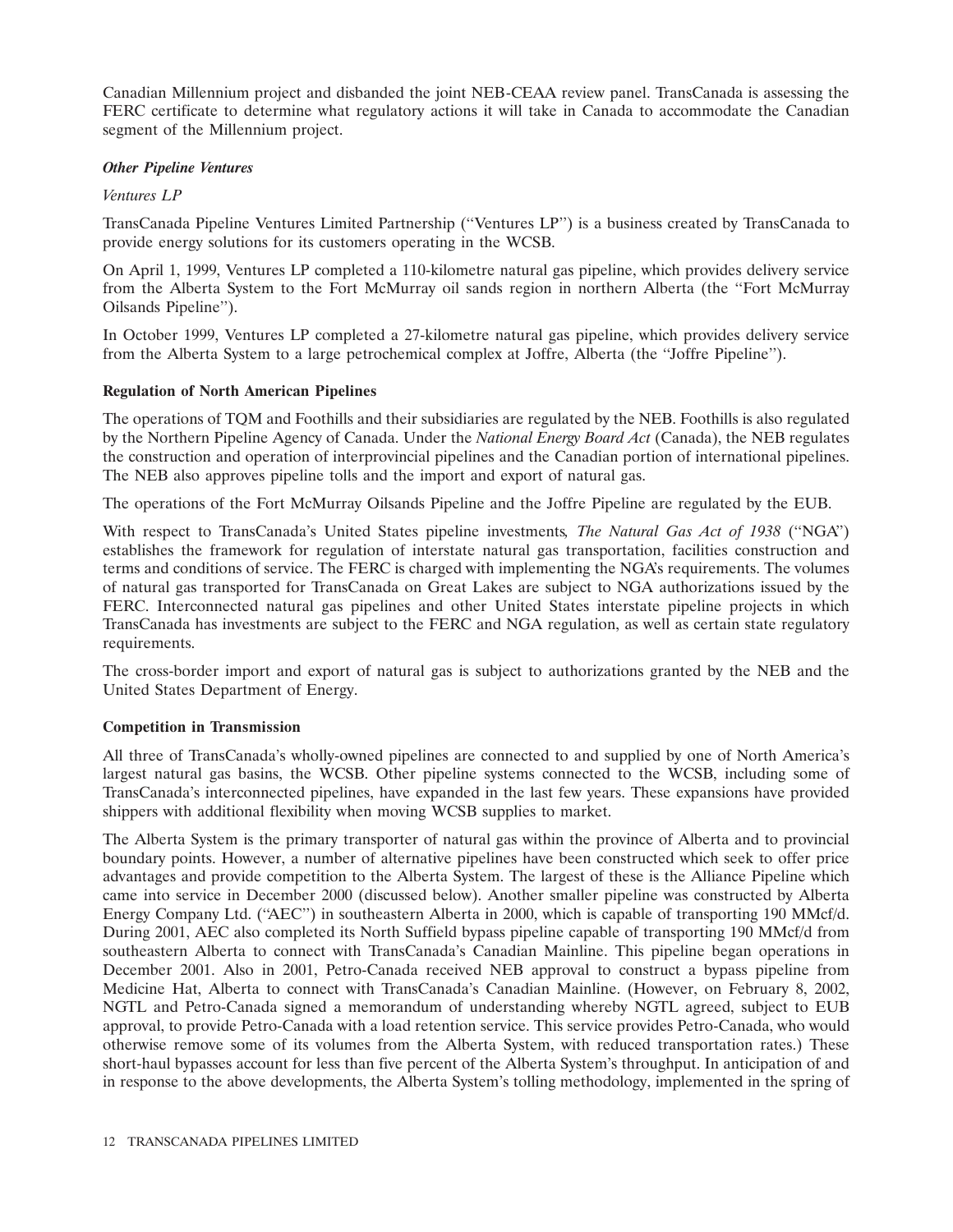2000, is expected to enhance TransCanada's ability to provide competitive pricing and service flexibility and to provide TransCanada with the ability to respond to potential future bypass pipelines through the offering of load retention services.

The Canadian Mainline is now one of three natural gas pipelines providing transportation service directly from the WCSB to eastern Canada and export points serving the United States mid-west and northeast.

Competition has increased in the natural gas transmission industry. The Alliance Pipeline went into service in December 2000. The Alliance Pipeline competes for supply directly with the Alberta System, the Canadian Mainline, Foothills and Northern Border pipelines. In addition, Vector Pipeline went into service at the same time as the Alliance Pipeline, providing additional capacity to the Canadian Mainline's core markets in eastern Canada. This increased competition has led to the non-renewal of some of the firm service contracts on the Alberta System and the Canadian Mainline, and has led to decreased utilization on certain of TransCanada's pipelines. Together, the Alliance Pipeline, the Northern Border pipeline and the Vector Pipeline form an effective loop of the Canadian Mainline for service to Eastern Canadian markets.

TransCanada could also face new competition in its Quebec market which could be served by a new pipeline ´ sourced by Canada's growing eastern offshore natural gas production areas.

The ASRS between NGTL and its major stakeholders concerning 2001 and 2002 tolls and services for the Alberta System approved by the EUB in May, 2001 includes, among other things, the offering of two new services and provides the foundation for resolving several rate design and service issues over the next two years. These initiatives will enhance the competitiveness of both the Alberta System and the WCSB.

For additional information on competition in Transmission, please see ''Transmission — Business Risks'' in the MD&A, hereby incorporated by reference.

#### **Research and Development**

In 2001, TransCanada spent approximately \$9 million on research and development activities of which approximately \$4 million related to research on stress corrosion cracking, approximately \$3 million on other regulated pipeline activities and approximately \$2 million on non-regulated pipeline ventures.

# **POWER**

The Power segment of TransCanada's business includes the construction, ownership, operation and management of power plants and the marketing of electricity and provides electricity account services to energy and industrial customers. This segment operates in Canada and the northern tier of the United States.

TransCanada's Power business has grown significantly in the past three years. In 1998, TransCanada owned one power plant, held a minority interest in one power plant, was the largest unitholder of the Power LP, managed the Power LP's four power plants and had certain limited power marketing activities. TransCanada now operates or manages twelve power plants and has two power purchase arrangements, with two more power plants under construction with expected completions in 2002 and 2003.

TransCanada owns and operates the waste-heat fuelled Cancarb power plant, completed at the end of 2000. The Cancarb power plant is fuelled by waste heat from Cancarb Limited's thermal carbon black manufacturing facility, which is located on the same site in Medicine Hat, Alberta. TransCanada also has power purchase arrangements in place for a substantial part of the production of the Sundance Power facility (100% of Sundance A and 50% of Sundance B). TransCanada also completed construction in 2001 of two new gas-fired plants in Alberta that will supply electricity and steam to industrial customers' adjacent facilities: an 80-megawatt plant located near Carseland and a 40-megawatt plant located near Redwater. In April 2001, TransCanada announced plans to build the Bear Creek Cogeneration Project, an 80-megawatt natural gas-fired cogeneration facility near Grande Prairie, Alberta to supply electricity and steam to Weyerhauser's Grande Prairie pulp mill as well as electricity to other Weyerhauser facilities in Alberta and to the Power Pool of Alberta. In May 2001, TransCanada and Petro-Canada announced an agreement to build the MacKay River Cogeneration Project, a 165-megawatt natural gas-fired cogeneration facility near Fort McMurray, Alberta, to be developed and owned by TransCanada and which will provide electricity and steam to Petro-Canada's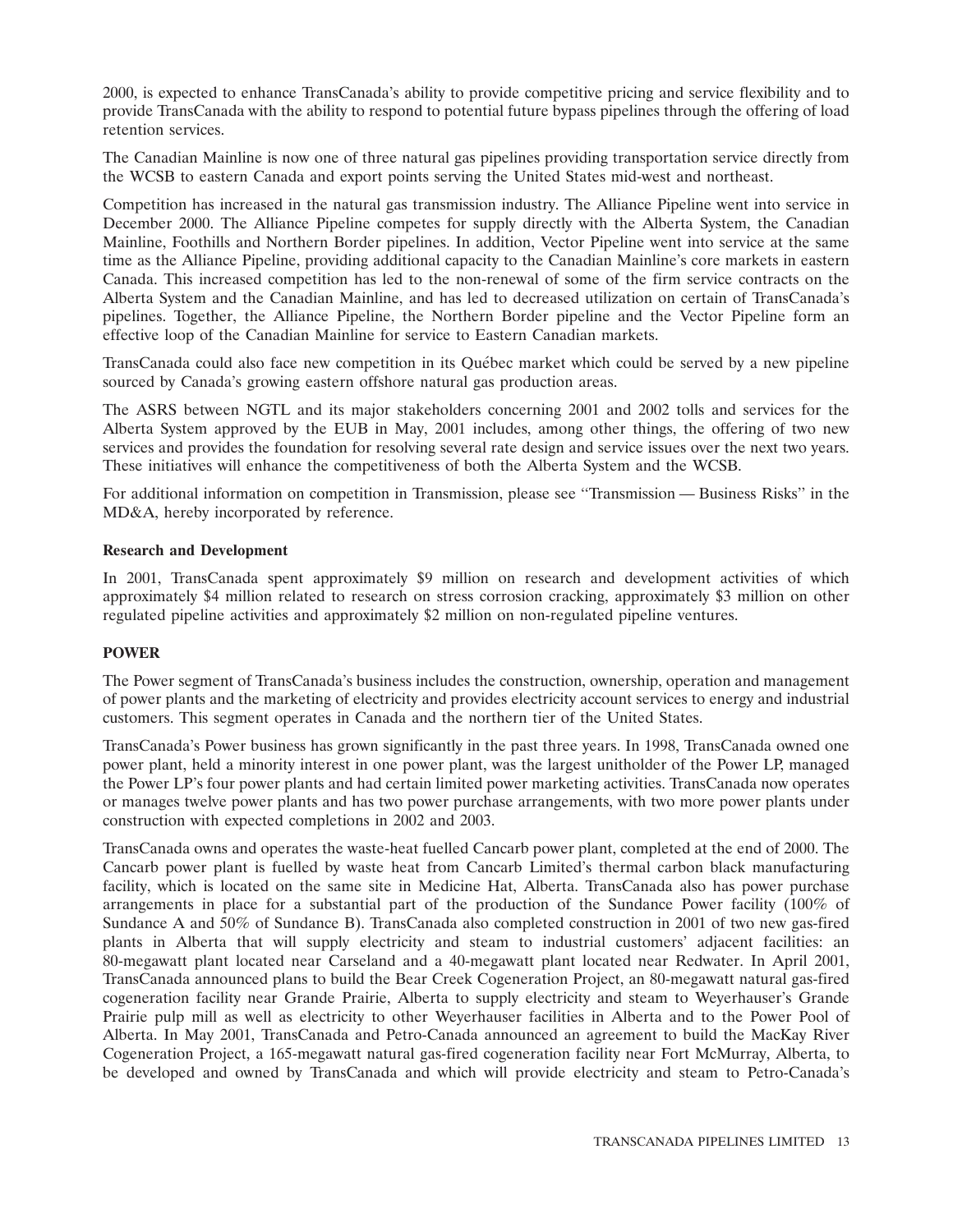MacKay River oil sands project. Surplus power will be sold under long term contracts and to the Power Pool of Alberta. It is anticipated that the Bear Creek project will be in service in 2002, and that the MacKay River project will be in service in 2003.

# *TransCanada Power, L.P.*

TransCanada manages, operates and is the largest unitholder in the Power LP, a publicly-held limited partnership that owns seven power plants. The Power LP was formed in June 1997 when it acquired, from TransCanada, three power plants located in Ontario at Nipigon, Kapuskasing and North Bay. In March 1998, the Power LP acquired a power plant located at Tunis, Ontario and TransCanada's ownership level in the Power LP decreased to 39.8 percent as the acquisition was financed through a public offering. Each of these plants is an enhanced, combined-cycle power plant and is fuelled by a combination of natural gas and waste exhaust heat from adjacent Canadian Mainline compressor stations.

In 1999, the Power LP acquired a combined-cycle power plant, located at Castleton-on-Hudson, New York. It also acquired, in 1999, all of the interest in the cash flow from a wood-waste fuelled power plant in Williams Lake, British Columbia, as well as a 49% ownership interest which prior to the end of 2000 became a 100% ownership interest.

In November 1999, the Power LP issued \$130 million of partnership units to finance the Castleton and Williams Lake acquisitions. As a result, TransCanada's ownership interest decreased to 32.7 percent of participating units.

TransCanada supplies the natural gas fuel for certain of the Power LP's plants. In addition, TransCanada constructed the Power LP's newest power plant, an enhanced wood-waste fired facility in Calstock, Ontario, which it also manages for the Power LP. In 1998, in exchange for TransCanada developing and constructing the Calstock plant, the Power LP issued approximately 4.4 million partnership units to TransCanada and delivered the units into escrow under the terms of an escrow agreement. The units were released from escrow upon completion of the Calstock plant, which occurred on October 1, 2000. As a result, TransCanada's ownership interest in the Power LP rose to 41.6 percent. On October 23, 2001, the Power LP completed the sale of approximately 5.7 million partnership units from treasury for net proceeds of \$166 million. As a result of this transaction, TransCanada's ownership interest in the Power LP declined to 35.6 percent.

The Power LP's seven plants have a total generating output of 328 MW. It is the largest publicly traded power income fund in Canada with a market capitalization of approximately \$1.2 billion.

# *Northeastern U.S. Operations*

Ocean State Power, located in Rhode Island, is a two-unit natural gas-fired, combined-cycle facility rated at 560 megawatts that sells electricity under long-term agreements. At the time of commercial startup of the two units in 1990 and 1991, TransCanada held a 40 percent beneficial ownership interest in Ocean State Power. Since that time TransCanada has purchased the interests of the other owners and in October 2000 increased its ownership in Ocean State Power to 100 percent.

In August 1998, TransCanada established a power marketing office in Westborough, Massachusetts, to manage the Ocean State Power purchase agreements and market supply obligations and to take advantage of additional marketing opportunities arising from the deregulation of the power industry in the New England and New York markets. The office also markets the output of the Power LP's 64 MW Castleton-on-Hudson power plant.

In March 2001, TransCanada agreed to purchase 100 percent of the Curtis Palmer Hydroelectric Company, L.P. which owns and operates two hydroelectric plants near Corinth, New York with a combined generating capacity of 60 MW, and sells the entire output from the plants under a fixed price power purchase agreement with Niagara Mohawk Power Corporation. At current rates of production, the agreement has a remaining term of more than 25 years. In 2000, the project was re-licensed by the Federal Energy Regulatory Commission to operate for a period of 40 years.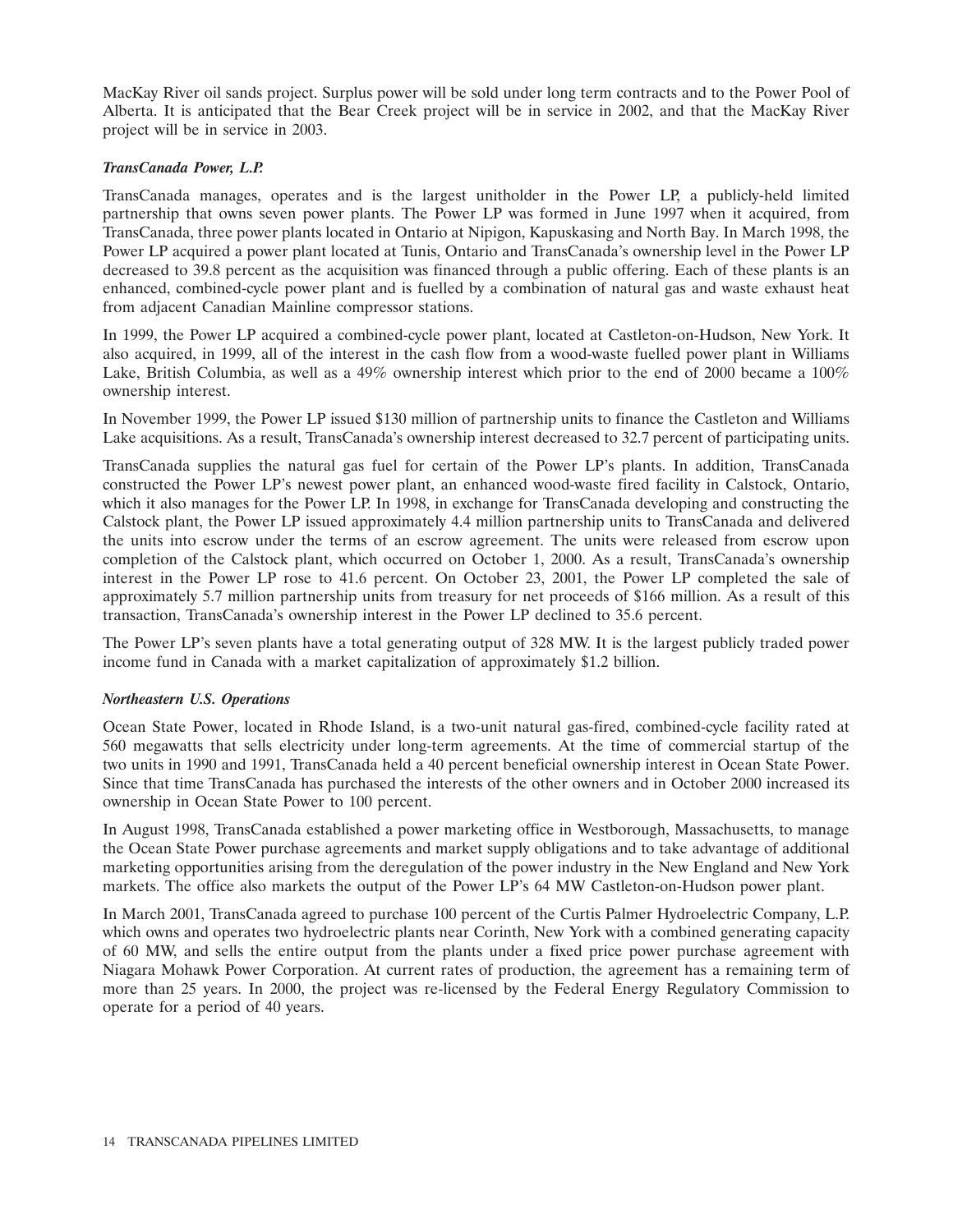The following tables set forth the revenues earned, volumes marketed and generation capacity in Canada and the United States for the years ended December 31, 2001 and 2000 from TransCanada's power operations.

|                                                                           | 2001                  |                | 2000                  |         |  |
|---------------------------------------------------------------------------|-----------------------|----------------|-----------------------|---------|--|
|                                                                           | <b>Revenues</b>       | Percent        | <b>Revenues</b>       | Percent |  |
| $Revenues^{(1)}$                                                          | (millions of dollars) |                | (millions of dollars) |         |  |
|                                                                           | 808                   | 59             | 228                   | 40      |  |
| $Canada - Export \dots \dots \dots \dots \dots \dots \dots \dots \dots$   | 90                    |                |                       |         |  |
|                                                                           | 471                   | 34             | 337                   | 60      |  |
|                                                                           | 1,369                 | 100            | 565                   | 100     |  |
|                                                                           | 2001                  |                | 2000                  |         |  |
|                                                                           | <b>Volume</b>         | Percent        | <b>Volume</b>         | Percent |  |
| Volumes Sold <sup>(2)</sup>                                               | (gigawatt hours)      |                | (gigawatt hours)      |         |  |
| $Canada - Domestic \dots \dots \dots \dots \dots \dots \dots \dots \dots$ | 10,140                | 71             | 5,124                 | 60      |  |
|                                                                           | 210                   |                |                       |         |  |
|                                                                           | 3,973                 | $\frac{28}{1}$ | 3,455                 | 40      |  |
|                                                                           | 14,323                | 100            | 8,579                 | 100     |  |
|                                                                           | 2001                  |                | 2000                  |         |  |
|                                                                           | <b>Generation</b>     | Percent        | <b>Generation</b>     | Percent |  |
| Generation Capacity <sup>(2)(3)(4)</sup>                                  | (megawatts)           |                | (megawatts)           |         |  |
|                                                                           | 1,335                 | 66             | 868                   | 58      |  |
|                                                                           | 684                   | 34             | 624                   | 42      |  |
|                                                                           | 2,019                 | 100            | 1,492                 | 100     |  |

**Notes:**

(1) Includes TransCanada's revenues generated by Ocean State Power and the Power LP (after eliminating intercompany transactions with TransCanada).

- (2) Includes 100 percent of volumes sold by, and the generation capacity of, Ocean State Power and the Power LP (after eliminating the effects of transactions with TransCanada).
- (3) Excludes 245 megawatts of generation under construction at December 31, 2001.
- (4) Includes all the Sundance A output controlled by TransCanada through power purchase arrangements, and 50% of Sundance B. TransCanada owns 50% of Sundance B output through an investment in ASTC Power Partnership.

#### **Regulation of Power**

TransCanada's investments in Ocean State Power, Curtis Palmer, and TransCanada's United States electric power marketing activities are subject to the jurisdiction of the FERC under the U.S. *Federal Power Act*, as well as the jurisdiction of certain state regulatory authorities.

Deregulation of the power industry is proceeding at different stages throughout most of the markets in which TransCanada operates, namely Alberta, Ontario, and the northern tier of the United States. As of January 2001, Alberta deregulated its generation assets and opened the market for retailers/wholesalers. The Ontario government has announced that it will open its electricity market in May 2002. TransCanada intends to investigate potential opportunities to pursue in the Ontario market.

#### **Competition in Power**

TransCanada's Power business has operated and continues to operate in highly competitive markets that are driven mainly by price. However, the majority of TransCanada's power generation business is underpinned by long-term fixed price contracts that are unaffected by short-term price changes in the marketplace. The power industry in North America is currently in the process of deregulation, with various provinces and states at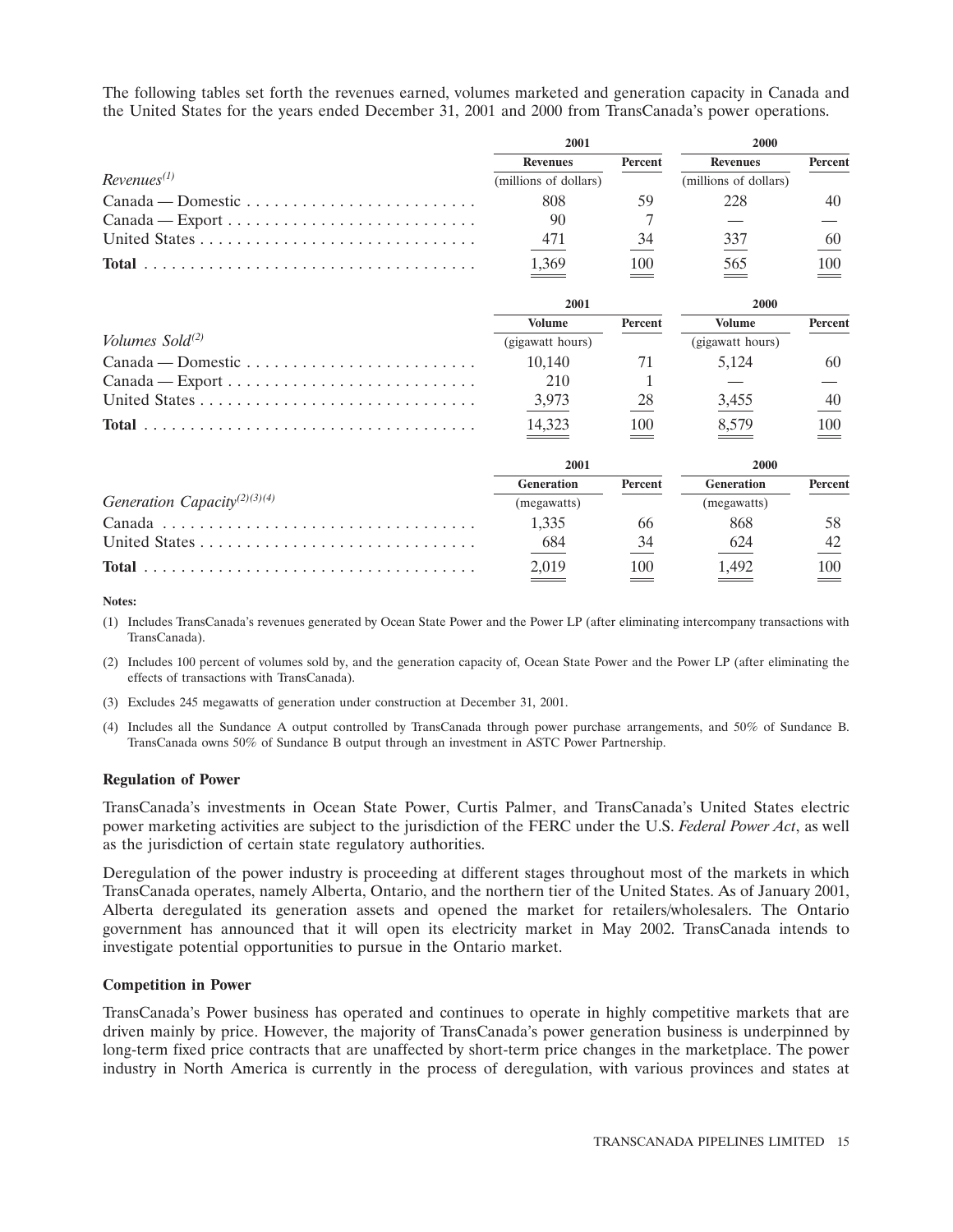different points in the process. TransCanada continues to monitor such deregulation and to seek investment opportunities as they arise.

In addition to the information concerning Power set out herein, further information, including a discussion of the risks associated with TransCanada's Power business, is found under the heading ''Power — Business Risks'' in the MD&A, hereby incorporated by reference.

# **OTHER**

#### *Cancarb Limited*

TransCanada owns 100 percent of Cancarb Limited, a thermal carbon black manufacturing facility located in Medicine Hat, Alberta.

# **DISCONTINUED OPERATIONS**

#### **Gas Marketing and Trading**

In 2001, TransCanada reached agreements to complete the Company's exit from the natural gas marketing and trading business. Effective December 1, 2001, TransCanada sold the majority of its natural gas marketing and trading operations, including its structured products business, most of its natural gas transportation and storage contracts, its netback pool operations, as well as lease arrangements for its natural gas marketing office in Toronto. Effective October 1, 2001, TransCanada sold the assets of A.E. Sharp (a natural gas agency and consulting business for Ontario industrial, commercial and institutional customers). Also effective October 1, 2001, TransCanada sold certain of its natural gas marketing and trading assets. Included in that sale were the aggregation and marketing business of CanStates Gas Marketing, and gas marketing and trading operations associated with TransCanada's office in Omaha, Nebraska.

#### **International**

TransCanada's international transmission, processing and power generation operations were focused primarily in Latin America, Europe and Asia Pacific. In December 1999, TransCanada announced its intention to exit from all of its international operations and during 2000 signed agreements to divest itself of the majority of its international businesses and assets, leaving as at February 26, 2002, the following discontinued international operations remaining to be sold.

#### *Latin America*

TransCanada holds:

- a 30 percent interest in Gasoducto del Pacifico (''Gas Pacifico''), a 540-kilometre, natural gas pipeline from Argentina to Concepción, Chile;
- a 30 percent interest in INNERGY Holdings S.A., an industrial natural gas transportation and marketing company operating in the Concepcion, Chile region, which receives gas from Gas Pacifico; and ´
- a 46.5 percent interest in TransGas de Occidente S.A. (''TransGas''), a 343-kilometre natural gas pipeline, extending from Mariquita to Cali, Colombia. TransCanada is also the operator of TransGas. In 2002, TransCanada decided to return TransGas to continuing operations.

# *Asia Pacific*

TransCanada holds an indirect ten percent interest in PT Paiton Energy Company, which owns a power project consisting of two 615-megawatt coal-fired power units located in Indonesia.

#### *Regulation in International*

The majority of countries in which TransCanada continues to have business interests have various government entities in charge of drafting and implementing the policies and regulations with respect to exploration,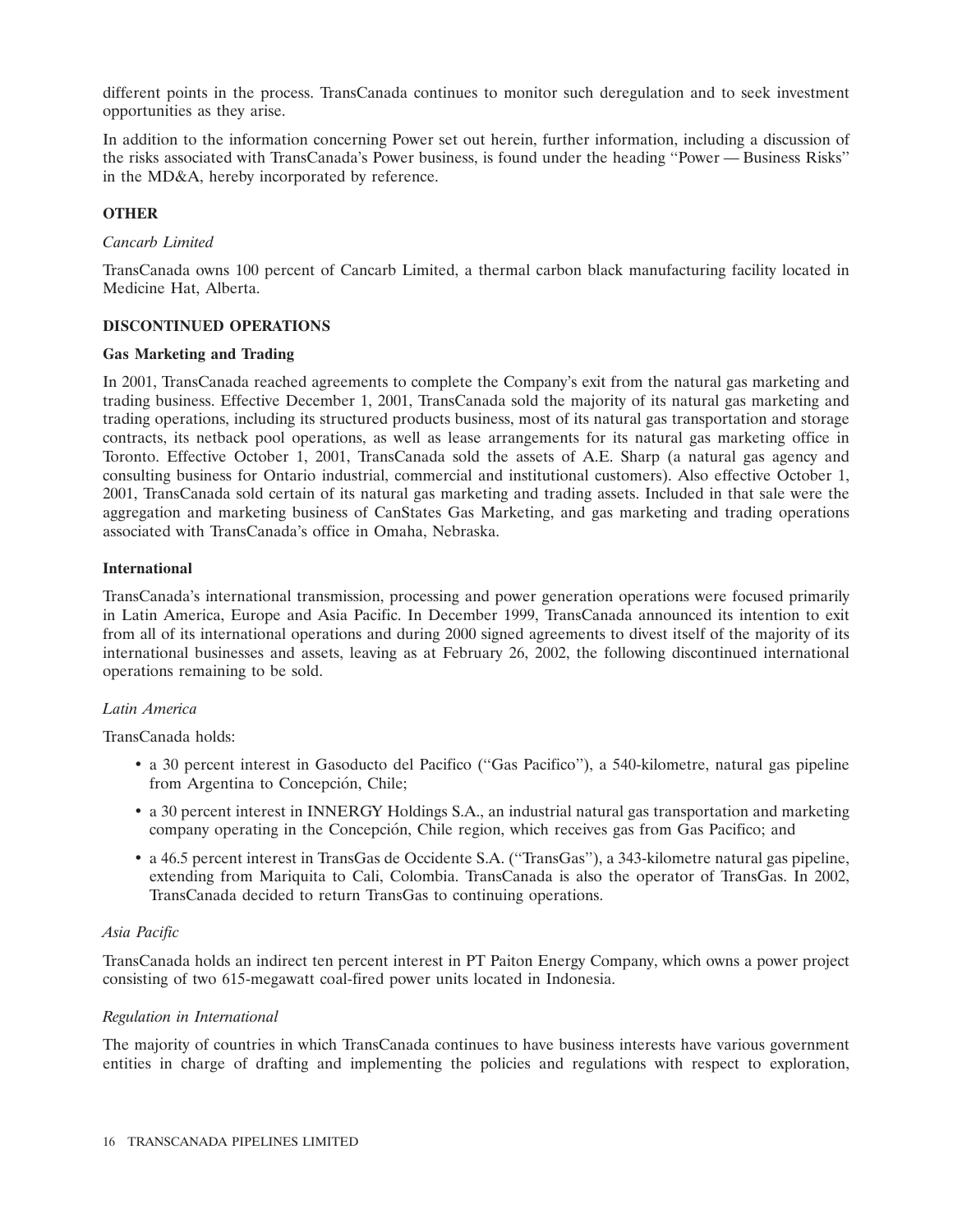production, transportation, refining, processing and distribution of hydrocarbons, as well as all other activities related to the energy sector.

#### *Competition in International*

TransCanada's international business was always conducted in a highly competitive environment, comprised of major energy companies and consortia with years of international experience and established relationships. Projects were generally awarded by way of international tender.

#### *International Business Risks*

The international investments in which TransCanada participates are subject to a number of risks that were unique to international business. These risks included exchange controls and fluctuation of the local currency, political risk, community actions, changes in laws, price control, the availability and quality of local labour skills, and labour unrest, among others. Such risks were mitigated by insurance policies, participation of local and foreign partners, prudent commercial structuring and other measures.

#### **Midstream**

Over the course of the last three financial years, TransCanada has held interests in a portfolio of natural gas gathering, processing, straddle plant and extraction assets in Alberta, British Columbia and Saskatchewan. In December 1999, TransCanada announced its intention to exit from these businesses. In 2000 and 2001, TransCanada sold substantially all of its midstream assets.

#### **HEALTH, SAFETY AND ENVIRONMENT**

TransCanada is committed to providing a safe and healthy environment for its employees and the public, and to the protection of the environment. Health, safety and environment (''HS&E'') is a priority in all of TransCanada's businesses. The HS&E Committee of the Board of Directors monitors compliance with the TransCanada HS&E corporate policy through regular reporting by the company's department of Health, Safety & Environment. TransCanada's senior executives are also committed to ensuring TransCanada is in compliance with its policies and is an industry leader. The Executive Leadership Team is regularly advised of all important operational issues and initiatives relating to HS&E.

TransCanada has a HS&E Management System modeled after ''ISO 14001'' elements to facilitate the identification and focus of resources on the greatest areas of health, safety and environmental risk to the organization's business activities. It highlights opportunities for improvement, enables the company to work towards defined HS&E expectations and objectives, and provides a competitive business advantage.

HS&E audits, management system assessments and planned inspections are used to assess the effectiveness of implementation of HS&E programs, processes and procedures, as well as compliance with regulatory requirements. A report outlining the issues identified, the status of action plans to resolve the issues, as well as other HS&E performance information is provided to the HS&E Committee on a quarterly basis.

Climate change continues to be a strategic issue for TransCanada, particularly in light of the recent round of international negotiations (CoP7) in Marrakesh, Morocco in October and November 2001. Significant progress was made at these sessions on the rules for use of the Kyoto mechanisms. These international negotiations will continue into 2002 and it is anticipated that further progress will be made with respect to key protocol issues such as compliance. TransCanada has a comprehensive Climate Change Strategy that was approved in 1999, to manage this issue. This strategy includes five key areas of activities:

- Participation in policy forums;
- Direct emissions reduction;
- Long term technology;
- Offset acquisition; and
- Business opportunities.

Activities in each of these areas occurred in 2001 and will continue in 2002.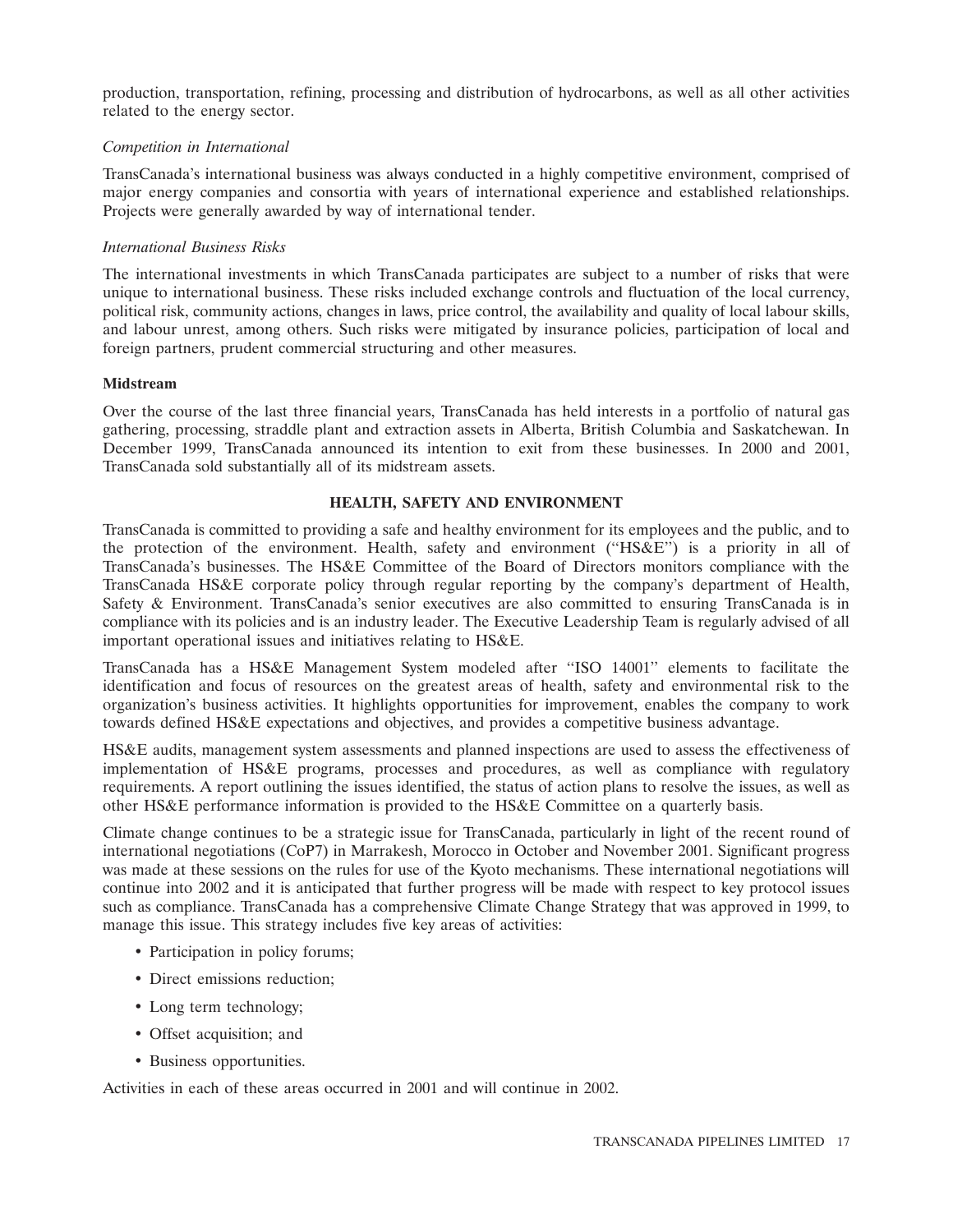In November 2001, TransCanada received Gold Level Reporting status for its 2001 Voluntary Challenge and Registry (''VCR'') report. This is the third year the VCR office has awarded gold, silver and bronze recognition to VCR reports, and it is the third year that TransCanada has attained the Gold Level Reporting status. To achieve this level of recognition, VCR reports are rated in several categories. Gold level reporters must attain a score of at least 90/100 and must also meet mandatory criteria. As of December 2001, the VCR office had received approximately 783 reports from Canadian corporations, government agencies, industry associations, learning institutions and other organizations. Only 13 percent of the submissions have received Gold Level Reporting recognition.

TransCanada incorporates HS&E considerations into the planning, development, construction and operation of all its projects. TransCanada employs full-time staff dedicated to HS&E matters. Environmental protection requirements have not had a material impact on the capital expenditures of TransCanada to date. There can be no assurance that such requirements will not have a material impact on TransCanada's financial or operating results in future years. Such requirements can be dependent on a variety of factors including the regulatory environment in which TransCanada operates.

#### **PATENTS, LICENCES AND TRADEMARKS**

TransCanada is the beneficial owner and, in some cases, the licencee of a number of trademarks, patents and licences. While these trademarks, patents and licences constitute valuable assets, TransCanada does not regard any single trademark, patent or licence as being material to its operations as a whole.

#### **LEGAL PROCEEDINGS**

TransCanada is subject to various legal proceedings and actions arising in the normal course of business. Management considers the aggregate liability, if any, of TransCanada in respect of these actions and proceedings not to be material.

#### **MANAGEMENT'S DISCUSSION AND ANALYSIS**

The information which is found under the heading ''Management's Discussion and Analysis'' in the Annual Report is hereby incorporated by reference.

# **SELECTED CONSOLIDATED FINANCIAL INFORMATION**

#### **Three-Year Selected Consolidated Financial Information**

Selected consolidated financial information for the years ended December 31, 2001, 2000 and 1999 is found under the heading ''Three-Year Financial Highlights'' in the Annual Report and is hereby incorporated by reference.

Net income applicable to common shares from continuing operations before unusual items, as well as net income per share from continuing operations before unusual items, total assets, and total long-term financial liabilities are detailed under the heading ''Three-Year Financial Highlights'' in the Annual Report, hereby incorporated by reference.

For a discussion on the factors affecting the comparability of the financial data, including discontinued operations, and changes in accounting policies, please refer to Note 1, Note 2 and Note 19 of the ''2001 Consolidated Financial Statements'', found in the Annual Report, and ''Consolidated Financial Review'' section of the MD&A, which are both hereby incorporated by reference.

# **Three-Year Dividend Information**

The dividends declared per share during the past three completed financial years are set forth in the following tables.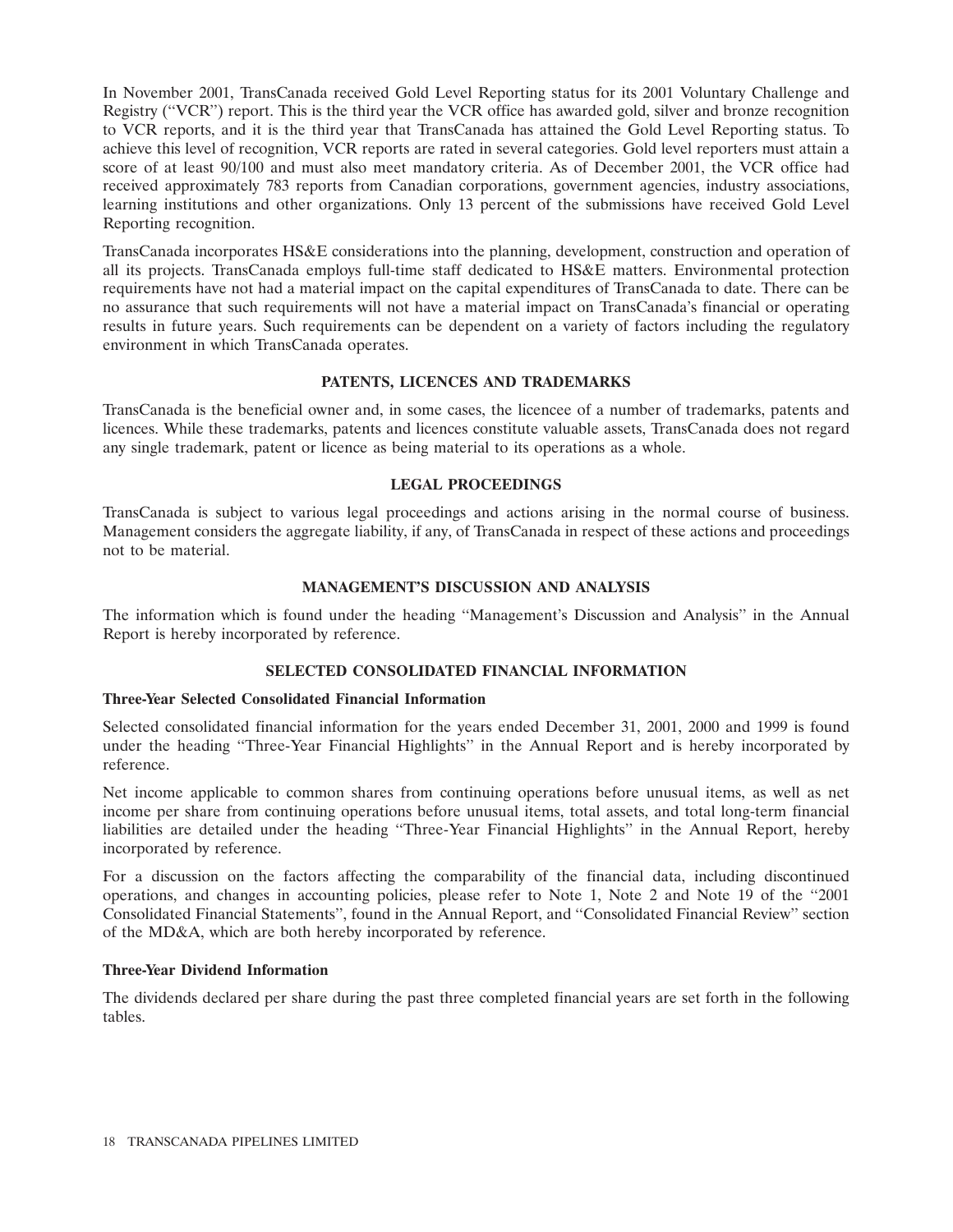#### *Dividends Declared on Common Shares*

|       | 2001 | - 2000              | 1999 |
|-------|------|---------------------|------|
|       |      | (dollars per share) |      |
|       |      |                     |      |
| Note: |      |                     |      |

On January 29, 2002, TransCanada announced that the dividend on Common Shares was increased to \$0.25 per quarter for the quarter ended March 31, 2002.

#### *Dividends Declared on Preferred Shares*

|                                              | 2001                | <b>2000</b> | 1999    |
|----------------------------------------------|---------------------|-------------|---------|
|                                              | (dollars per share) |             |         |
|                                              |                     |             | 2.80    |
| Cumulative Redeemable First Preferred Shares |                     |             |         |
|                                              |                     |             | 1 32298 |
|                                              |                     |             | 1 29786 |
|                                              |                     |             | 2.85104 |
|                                              |                     |             | 2.975   |
|                                              |                     |             | 2.575   |
|                                              |                     |             | 2.80    |
|                                              |                     |             |         |
|                                              |                     |             |         |

#### **Notes:**

(1) \$2.80 Cumulative Redeemable First Preferred Shares were redeemed January 12, 2000.

- (2) Series O and P Shares were redeemed June 1, 1999.
- (3) Series Q Shares were redeemed December 15, 1999.
- (4) Series R Shares were redeemed December 15, 2000.
- (5) Series S Shares were issued July 2, 1998 pursuant to the Plan of Arrangement in exchange for the Cumulative Redeemable First Preferred Shares, Series 1 issued March 27, 1997 by NOVA. Ninety-seven percent of the Series S Shares were purchased through the facilities of The Toronto Stock Exchange by way of a substantial issuer bid on November 8, 2000, with the remaining shares purchased on November 22, 2000 under the compulsory acquisition provisions of the *Canada Business Corporations Act*.
- (6) Series U Shares were issued October 15, 1998.
- (7) Series Y Shares were issued March 5, 1999.

#### **Dividend Restrictions**

Certain of TransCanada's outstanding preferred shares contain restrictions requiring that no dividends shall be declared or paid on common shares unless all dividends payable on all shares ranking in priority to the common shares with respect to payment of dividends have been declared and paid. In addition, there are provisions in the various trust indentures and credit agreements to which TransCanada is a party, which restrict the payment of dividends on TransCanada's common shares in certain circumstances. At December 31, 2001, such provisions did not restrict or alter TransCanada's ability to declare or pay dividends.

#### **MARKET FOR SECURITIES**

The following information is given at February 26, 2002.

TransCanada's common shares are listed on the Toronto and New York stock exchanges.

The Cumulative Redeemable First Preferred Shares, Series U and Series Y are listed on The Toronto Stock Exchange.

The 8.75% Trust Originated Preferred Securities<sup>SM(1)</sup>, obligations of TransCanada Capital, an unaffiliated business trust, ("TOPrS<sup>SM</sup>")<sup>(1)</sup> due 2045, and the 8.25% Preferred Securities, due 2047, are listed on the New York Stock Exchange.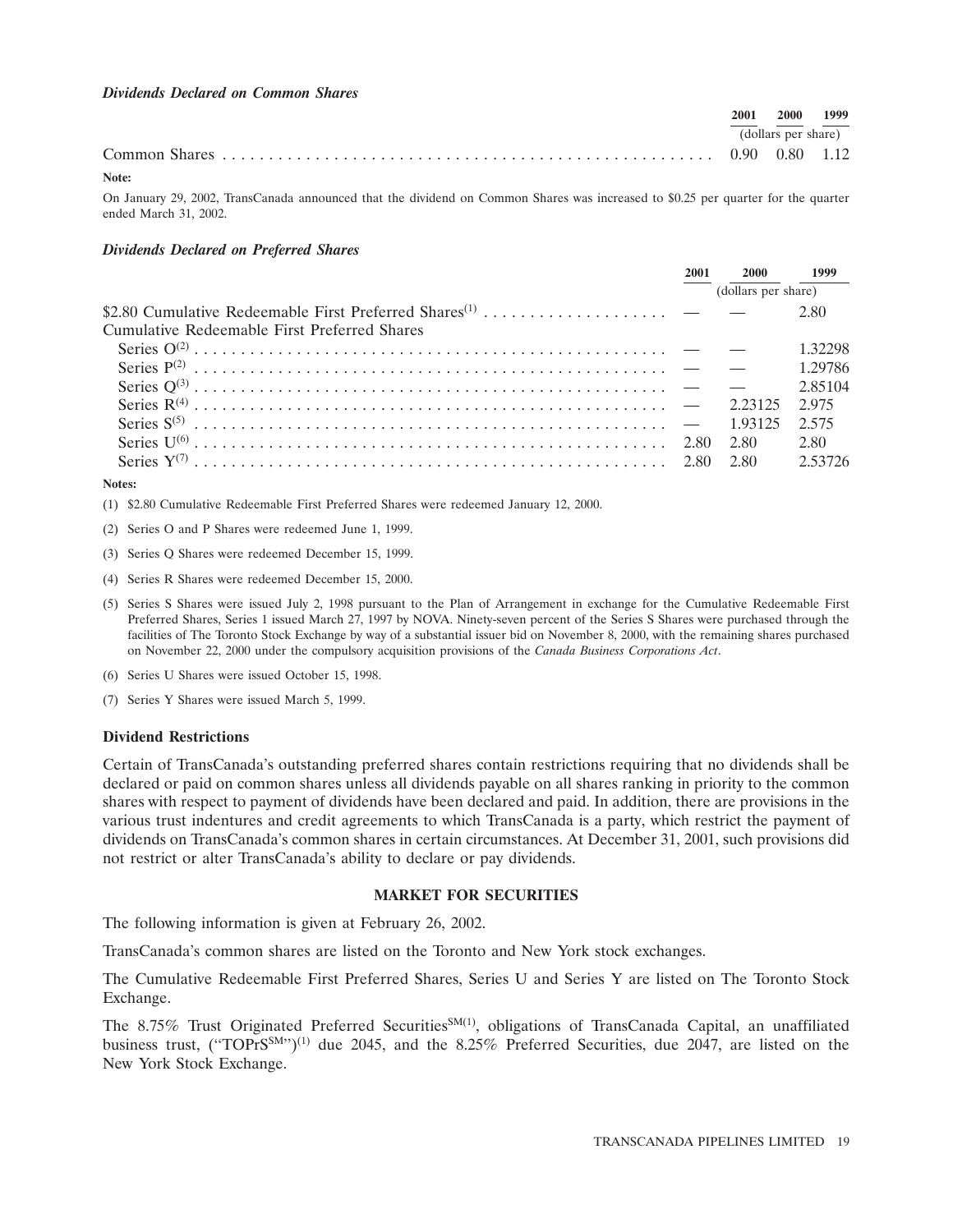The 7.875% Debentures due April 1, 2023 of NGTL are listed on the New York Stock Exchange.

The 16.50% First Mortgage Pipe Line Bonds due 2007 are listed on the London Stock Exchange.

**Note:**

(1) SM Service mark of Merrill Lynch & Co., Inc.

#### **DIRECTORS AND OFFICERS**

As of February 26, 2002, directors and executive and corporate officers of TransCanada as a group beneficially owned, directly or indirectly, or exercised control or direction over, less than one percent of TransCanada's common shares and less than one percent of the voting securities of any of its subsidiaries. The information as to shares beneficially owned or over which control or direction is exercised, not being within the knowledge of TransCanada, has been furnished by the respective directors and officers individually.

#### **Directors**

Set forth below are the names of 14 directors who currently serve or who served in 2001 on TransCanada's Board of Directors, together with their municipalities of residence, all positions and offices held by them with TransCanada and its significant affiliates, their principal occupations or employment during the past five years and the year from which each director has continually served as a director of TransCanada, and NOVA prior to the 1998 merger, as applicable.

| Name                                                                 | <b>Principal Occupation During The Five Preceding Years</b>                                                                                                                                                                                                                                                                                                                          | <b>Director Since</b>                                     |
|----------------------------------------------------------------------|--------------------------------------------------------------------------------------------------------------------------------------------------------------------------------------------------------------------------------------------------------------------------------------------------------------------------------------------------------------------------------------|-----------------------------------------------------------|
| Douglas D. Baldwin, P.Eng.<br>Calgary, Alberta                       | Corporate Director. President and Chief Executive<br>Officer, TransCanada, from August 1999 to April 2001.<br>Prior to December 1998, Senior Vice-President and<br>Director, Imperial Oil Limited (integrated energy).                                                                                                                                                               | April 1999                                                |
| Ronald B. Coleman<br>Calgary, Alberta                                | President, R. B. Coleman Consulting Co. Ltd. and<br>Chairman, Dominion Equity Resource Fund Inc. (oil<br>and gas activities).                                                                                                                                                                                                                                                        | <b>July 1998</b><br>(director of NOVA<br>since June 1987) |
| Dominic D'Alessandro<br>Toronto, Ontario                             | President and Chief Executive Officer, The<br>Manufacturers Life Insurance Company (insurance).                                                                                                                                                                                                                                                                                      | April 1999<br>(Resigned<br>January 2002)                  |
| Wendy Dobson<br>Uxbridge, Ontario                                    | Professor, Rotman School of Management and<br>Director, Institute for International Business,<br>University of Toronto.                                                                                                                                                                                                                                                              | April 1992                                                |
| The Hon. Paule Gauthier,<br>P.C., O.C., O.Q., Q.C.<br>Québec, Québec | Senior partner, Desjardins Ducharme Stein Monast<br>(law firm). Director, The Royal Bank of Canada,<br>Royal Trust Corporation of Canada, The Royal Trust<br>Company, Rothmans Inc. and Metro Inc. Member,<br>Board of Governors, Royal Military College of<br>Canada. Chairman, Security Intelligence Review<br>Committee and President, Fondation de la Maison<br>Michel Sarrazin. | February 2002.                                            |
| Richard F. Haskayne,<br>O.C., F.C.A.<br>Calgary, Alberta             | Chairman of the Board, TransCanada and Chairman,<br>Fording Inc. (coal and wollastonite). Prior to<br>July 1998, Chairman, NOVA (energy services and<br>commodity chemicals). Until September 1998,<br>Chairman of the Board, TransAlta Corporation<br>(electric industry holding company).                                                                                          | <b>July 1998</b><br>(director of NOVA<br>since May 1991)  |
| Kerry L. Hawkins<br>Winnipeg, Manitoba                               | President, Cargill Limited (grain handlers, merchants,<br>transporters and processors of agricultural products).                                                                                                                                                                                                                                                                     | April 1996                                                |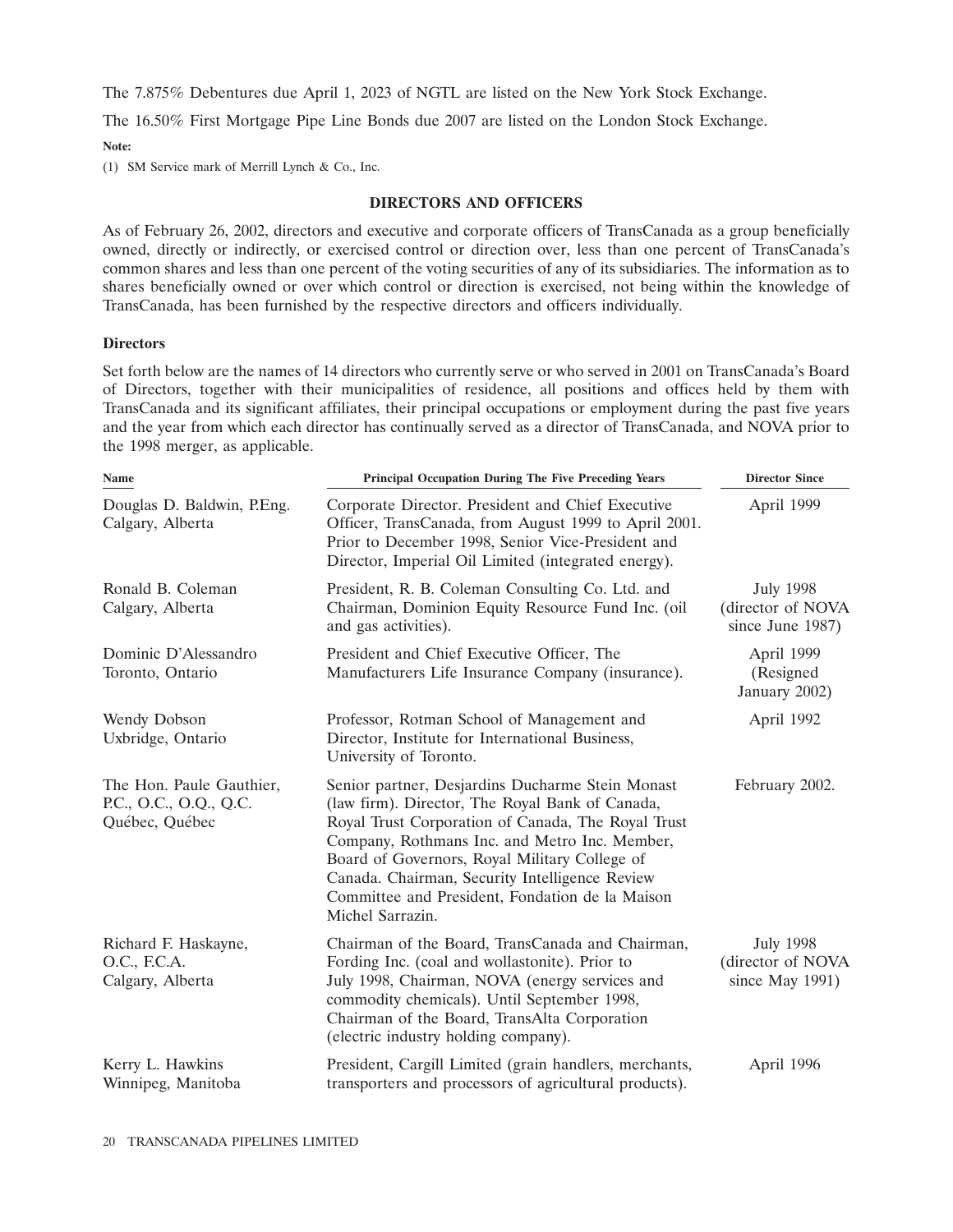| Name                                                            | <b>Principal Occupation During The Five Preceding Years</b>                                                                                                                                                                                                                                                                                                                                                                                                                                             | <b>Director Since</b>                        |
|-----------------------------------------------------------------|---------------------------------------------------------------------------------------------------------------------------------------------------------------------------------------------------------------------------------------------------------------------------------------------------------------------------------------------------------------------------------------------------------------------------------------------------------------------------------------------------------|----------------------------------------------|
| Harold N. Kvisle, P.Eng.<br>Calgary, Alberta                    | President and Chief Executive Officer, TransCanada,<br>since May 2001. Executive Vice-President, Trading and<br>Business Development, TransCanada, from June 2000<br>to April 2001 and Senior Vice-President, Trading and<br>Business Development, TransCanada from April 2000<br>to June 2000. Senior Vice-President and President,<br>Energy Operations, TransCanada, from September 1999<br>to April 2000. Prior to September 1999, President,<br>Fletcher Challenge Energy Canada.                  | May 2001                                     |
| The Hon. Donald S.<br>Macdonald, P.C., C.C.<br>Toronto, Ontario | Senior Advisor, UBS Bunting Warburg Inc.<br>(investment banking firm). Chairman, IPCUS Income<br>Commercial Real Estate Investment Trust, Director,<br>Aber Diamond Corporation, Alberta Energy Company<br>Limited, Boise Cascade Corporation, Boltons Capital<br>Corporation, Slough Estates Limited, Sun Life<br>Assurance Company of Canada. Trustee, Clean Power<br>Operating Trust. Prior to his retirement in<br>February 2000, he was Counsel, McCarthy Tétrault<br>(barristers and solicitors). | October 1991<br>(Retiring April 26,<br>2002) |
| David P. O'Brien<br>Calgary, Alberta                            | Chairman and Chief Executive Officer, PanCanadian<br>Energy Corporation (oil and gas), since October 2001.<br>Chairman, PanCanadian Energy Corporation, since<br>1992. Chairman, President and Chief Executive<br>Officer, Canadian Pacific Limited from May 1996 to<br>October 2001. Chief Operating Officer, Canadian<br>Pacific Limited, from February 1995 to May 1996<br>(transportation, energy and hotels).                                                                                      | October 2001                                 |
| James R. Paul<br>Houston, Texas                                 | Chairman, James and Associates, (private investment<br>firm). Director, AMEC PLC.                                                                                                                                                                                                                                                                                                                                                                                                                       | April 1996                                   |
| Harry G. Schaefer, F.C.A.<br>Calgary, Alberta                   | President, Schaefer & Associates (business advisory<br>services). Vice-Chairman of the Board, TransCanada,<br>and a director of a number of Canadian companies.<br>Chairman, Crestar Energy Inc. (oil and gas producer)<br>from May 1996 to November 2000.                                                                                                                                                                                                                                              | April 1987                                   |
| W. Thomas Stephens<br>Greenwood Village, Colorado               | Corporate Director. Chief Executive Officer,<br>MacMillan Bloedel Limited (forest products) from<br>October 1997 to October 1999. Chairman and Chief<br>Executive Officer, Manville Corporation from 1986<br>to 1996.                                                                                                                                                                                                                                                                                   | April 1999                                   |
| Joseph D. Thompson, P.Eng.<br>Edmonton, Alberta                 | Chairman, PCL Construction Group Inc. (general<br>construction contractors). Prior to July 1997,<br>Chairman, President and Chief Executive Officer, PCL<br>Construction Group Inc.                                                                                                                                                                                                                                                                                                                     | April 1995                                   |

Except as noted above, each director holds office until the next annual meeting or until his or her successor is earlier elected or appointed.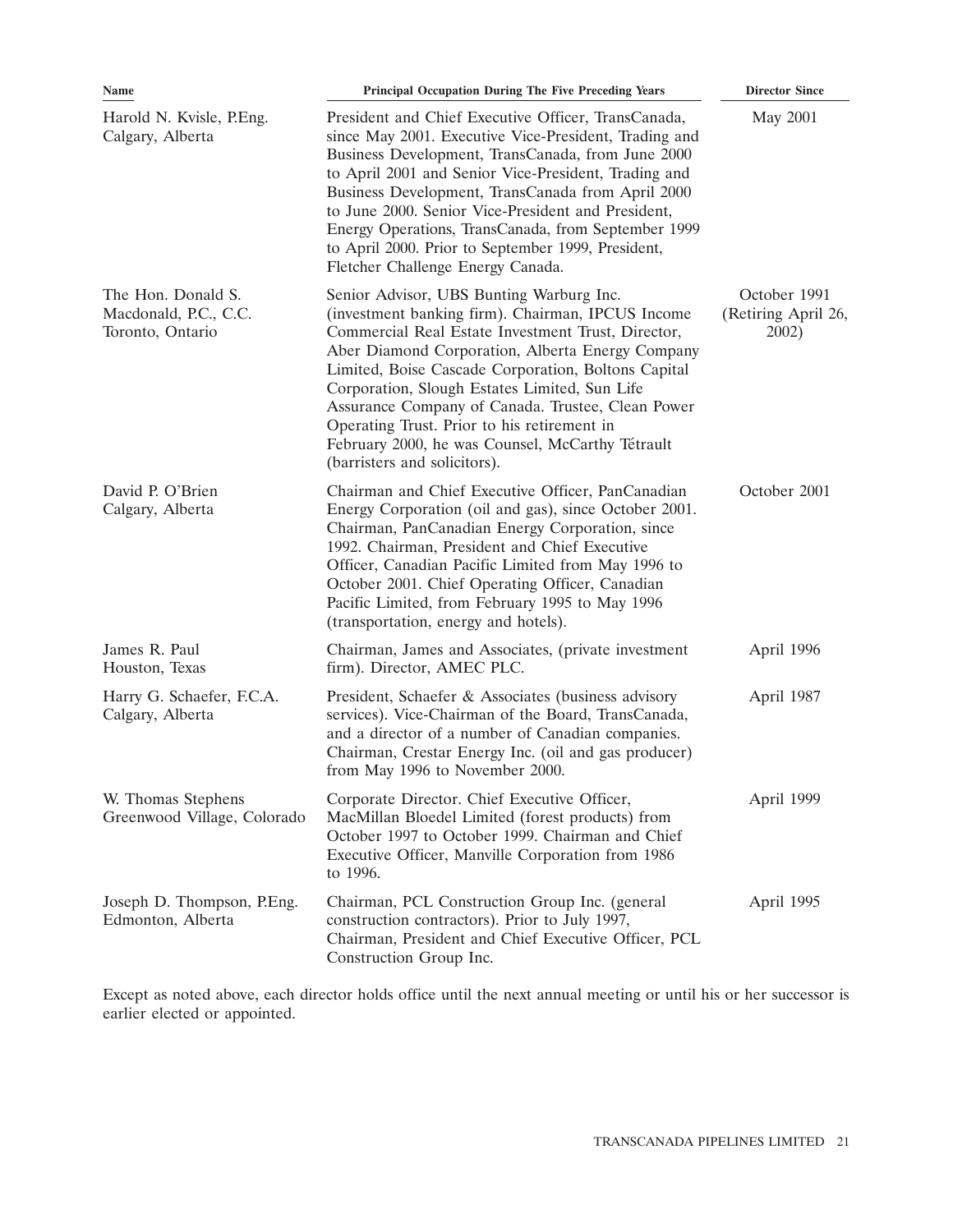TransCanada is required to have an audit committee, which at TransCanada is called the Audit and Risk Management Committee. The directors who are members of the Audit and Risk Management Committee are H.G. Schaefer (Chair), R.B. Coleman, P. Gauthier, K.L. Hawkins and J.R. Paul. Mr. D'Alessandro was also a member of the Audit and Risk Management Committee until his resignation in January 2002. The other committees of the Board of Directors are the Governance Committee, the Health, Safety and Environment Committee and the Human Resources Committee. Additional information about the committees of the Board of Directors and corporate governance practices at TransCanada can be found in TransCanada's 2002 Management Proxy Circular dated February 26, 2002 (the ''2002 Management Proxy Circular'') under ''Other Information — Corporate Governance''. See ''Additional Information'' in this Annual Information Form.

#### **Officers**

All of the executive officers and corporate officers of TransCanada reside in Calgary, Alberta. As of February 26, 2002, the officers of TransCanada, their present positions within TransCanada and their principal occupations during the five preceding years are as follows:

#### *Executive Officers*

| Name                          | <b>Present Position Held</b>                            | Principal Occupation During the Five Preceding Years                                                                                                                                                                                                                                                                                                                                                                                                    |
|-------------------------------|---------------------------------------------------------|---------------------------------------------------------------------------------------------------------------------------------------------------------------------------------------------------------------------------------------------------------------------------------------------------------------------------------------------------------------------------------------------------------------------------------------------------------|
| Harold N. Kvisle              | President and Chief Executive<br>Officer                | President and Chief Executive Officer since<br>May 2001. From June 2000 to April 2001,<br>Executive Vice-President, Trading and<br>Business Development. From April 2000<br>until June 2000, Senior Vice-President,<br>Trading and Business Development. From<br>September 1999 until April 2000, Senior<br>Vice-President TransCanada and President,<br>Energy Operations. Prior to<br>September 1999, President, Fletcher<br>Challenge Energy Canada. |
| Albrecht W.A. Bellstedt, Q.C. | Executive Vice-President,<br>Law and General Counsel    | Prior to June 2000, Senior Vice-President,<br>Law and General Counsel. Prior to<br>April 2000, Senior Vice-President, Law and<br>Administration and prior to August 1999,<br>Senior Vice-President, Law and Chief<br>Compliance Officer. Prior to<br>February 1999, partner, Fraser Milner, a<br>law firm, and prior to October 1998,<br>partner, Milner Fenerty, a predecessor of<br>Fraser Milner.                                                    |
| Russell K. Girling            | Executive Vice-President and<br>Chief Financial Officer | Prior to June 2000, Senior Vice-President<br>and Chief Financial Officer. From January<br>to September 1999, Vice-President,<br>Finance. Prior to January 1999, Executive<br>Vice-President Power (TransCanada<br>Energy). Prior to July 1998, Senior<br>Vice-President, North American Power<br>(TransCanada Energy) and prior to<br>April 1997, Vice-President, Power<br>(TransCanada Energy).                                                        |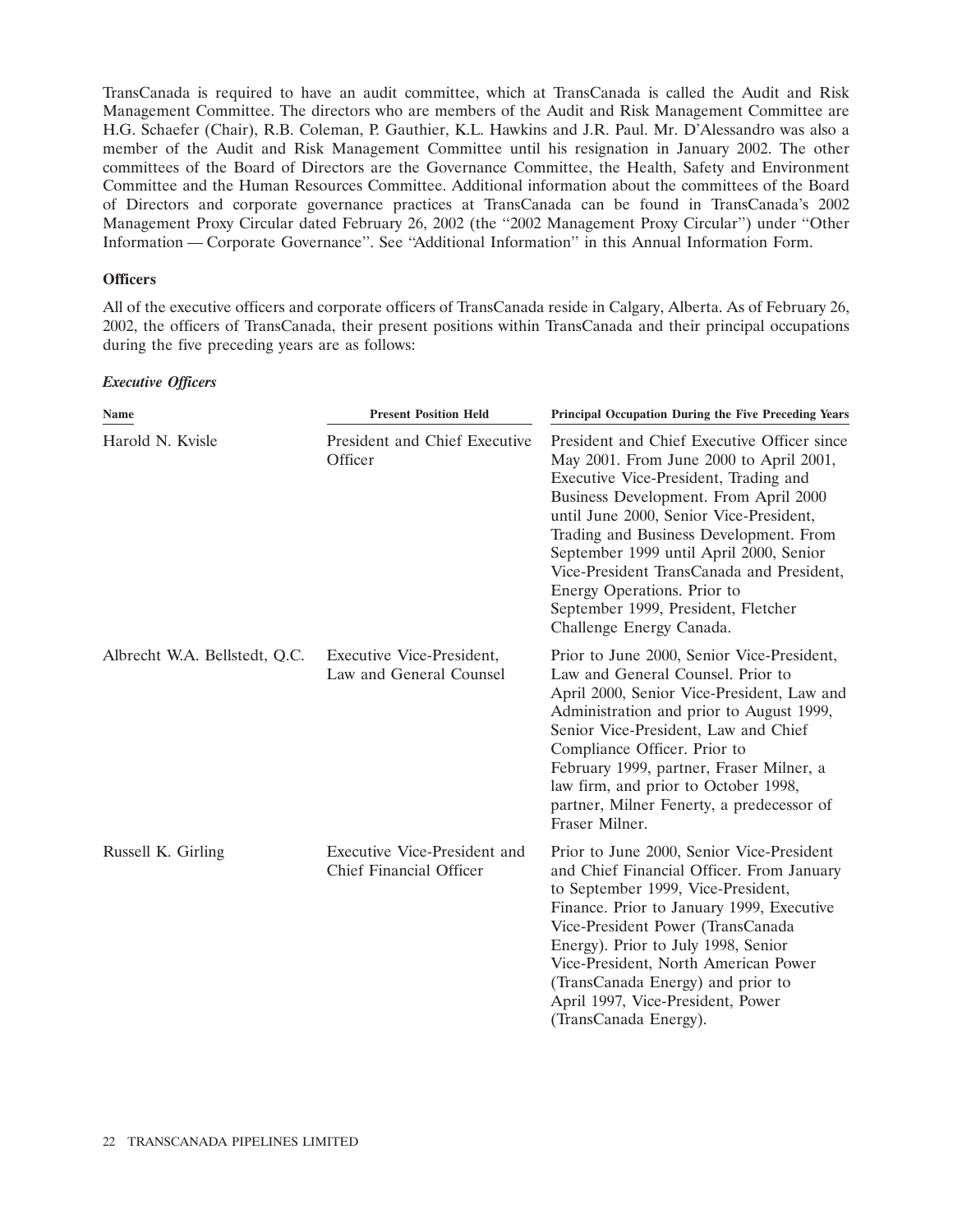| Name                  | <b>Present Position Held</b>                            | Principal Occupation During the Five Preceding Years                                                                                                                                                                                                                                                                                                                                                                                      |
|-----------------------|---------------------------------------------------------|-------------------------------------------------------------------------------------------------------------------------------------------------------------------------------------------------------------------------------------------------------------------------------------------------------------------------------------------------------------------------------------------------------------------------------------------|
| Dennis J. McConaghy   | Executive Vice-President, Gas<br>Development            | Prior to October 2000, Senior<br>Vice-President, Midstream/Divestments.<br>Prior to June 2000, Vice-President,<br>Corporate Strategy and Planning. Prior to<br>July 1998, Vice-President, Strategy and<br>Corporate Development, NOVA.                                                                                                                                                                                                    |
| Alexander J. Pourbaix | Executive Vice-President,<br>Power Development          | Prior to May 2001, Senior Vice-President,<br>Power Ventures. Prior to June 2000,<br>Vice-President, Corporate Development,<br>Power. Prior to June 1998, held<br>progressively senior management positions<br>within affiliates of TransCanada.                                                                                                                                                                                           |
| Sarah E. Raiss        | Executive Vice-President,<br>Corporate Services         | Prior to January 2002, Executive Vice<br>President, Human Resources and Public<br>Sector Relations. Prior to June 2000,<br>Senior Vice-President, Human Resources<br>and Public Sector Relations. Prior to<br>February 2000, Senior Vice-President,<br>Human Resources. Prior to March 1999,<br>President of SE Raiss Group, Inc.<br>(organizational consulting).                                                                         |
| Ronald J. Turner      | Executive Vice-President,<br>Operations and Engineering | Prior to December 2000, Senior<br>Vice-President and President, TransCanada<br>International. Prior to September 1999,<br>Senior Vice-President and President,<br>Transmission West. Prior to July 1998,<br>Vice-President, Value Process West, NOVA<br>Chemicals Ltd. and Executive<br>Vice-President, NOVA Gas<br>Transmission Ltd., and prior to<br>December 1997, Vice-President, Facilities<br>Provision, NOVA Gas Transmission Ltd. |
| Corporate Officers    |                                                         |                                                                                                                                                                                                                                                                                                                                                                                                                                           |
| Name                  | <b>Present Position Held</b>                            | Principal Occupation During the Five Preceding Years                                                                                                                                                                                                                                                                                                                                                                                      |
| Rhondda E.S. Grant    | Vice-President and Corporate<br>Secretary               | Prior to September 1999, Corporate<br>Secretary and Associate General Counsel,<br>Corporate. Prior to July 1998, held the<br>same offices in NOVA.                                                                                                                                                                                                                                                                                        |
| Lee G. Hobbs          | Vice President and Controller                           | Prior to July 2001 Director, Accounting.<br>Prior to May 1999 Chief Financial Officer,<br>Snow Leopard Resources Inc.                                                                                                                                                                                                                                                                                                                     |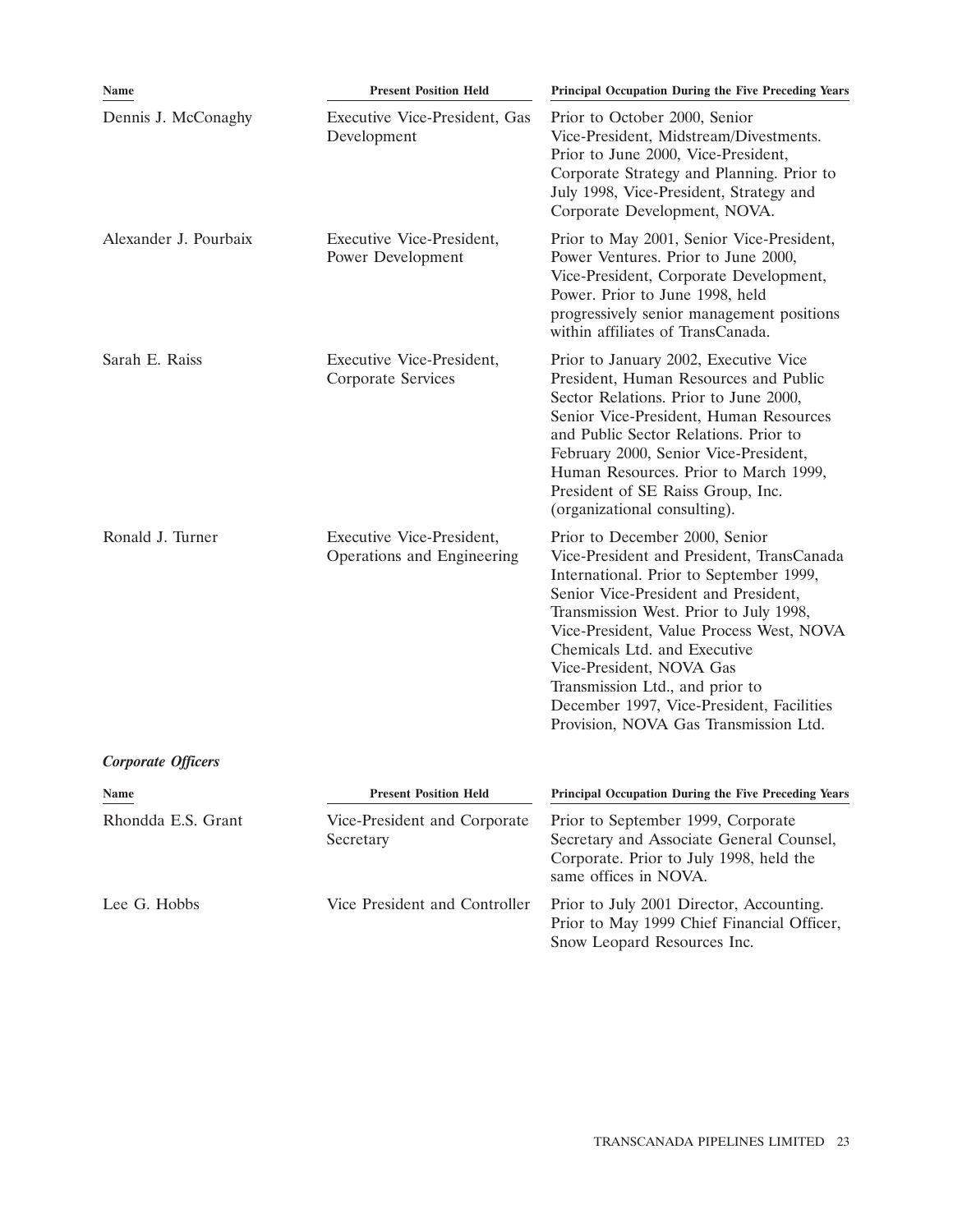| Name               | <b>Present Position Held</b>             | <b>Principal Occupation During the Five Preceding Years</b>                                                                                                                                                                                                                                                                                                                            |  |
|--------------------|------------------------------------------|----------------------------------------------------------------------------------------------------------------------------------------------------------------------------------------------------------------------------------------------------------------------------------------------------------------------------------------------------------------------------------------|--|
| Garry E. Lamb      | Vice-President, Risk<br>Management       | Prior to October, 2001, Vice-President,<br>Audit and Risk Management. Prior to<br>June 2000, Vice-President, Risk<br>Management. Prior to February 2000,<br>Vice-President, Risk Identification and<br>Quantification. Prior to September 1999,<br>General Manager, Counterparty Risk, and<br>prior to January 1999, General Manager,<br>Counterparty Risk, TransCanada<br>Energy Ltd. |  |
| Donald R. Marchand | Vice-President, Finance and<br>Treasurer | Prior to September 1999, Director,<br>Finance. Prior to January 1998, Manager,<br>Finance.                                                                                                                                                                                                                                                                                             |  |
| Gary G. Penrose    | Vice-President, Taxation                 | Prior to February 1997, General Manager,<br>Taxation.                                                                                                                                                                                                                                                                                                                                  |  |

# **ADDITIONAL INFORMATION**

- 1. Additional information including compensation of directors and officers, indebtedness of directors and officers, principal holders of TransCanada's securities, options to purchase securities and interests of insiders in material transactions, where applicable, is contained in the 2002 Management Proxy Circular, which can be obtained upon request from the Corporate Secretary of TransCanada.
- 2. Additional financial information is provided in TransCanada's consolidated financial statements for the year ended December 31, 2001, contained in the Annual Report.
- 3. TransCanada will provide to any person or company upon request to the Corporate Secretary of TransCanada:
	- (a) when the securities of TransCanada are in the course of a distribution pursuant to a short form prospectus or a preliminary short form prospectus has been filed in respect of a distribution of its securities:
		- (i) one copy of TransCanada's latest Annual Information Form, together with one copy of any document, or the pertinent pages of any document, incorporated by reference in the Annual Information Form;
		- (ii) one copy of the comparative consolidated financial statements of TransCanada for TransCanada's most recently completed financial year in respect of which such financial statements have been filed, together with the report of the auditor thereon, Management's Discussion and Analysis (''MD&A''), and one copy of any interim financial statements of TransCanada which have been filed subsequent to the last filed annual financial statements;
		- (iii) one copy of the information circular of TransCanada in respect of the most recent annual meeting of shareholders of TransCanada which involved the election of directors or one copy of any annual filing prepared in lieu of that information circular, as appropriate; and
		- (iv) one copy of any other document or report which is incorporated by reference into the preliminary short form prospectus or the short form prospectus and is not required to be provided under (i), (ii) or (iii) above; or
	- (b) at any other time, one copy of any other document referred to in paragraphs  $(1)$  and  $(3)(a)(i)$ , (ii) and (iii) above, provided that TransCanada may require the payment of a reasonable charge from such person or company who is not a security holder of TransCanada where the documents are furnished by TransCanada pursuant to clause (3).